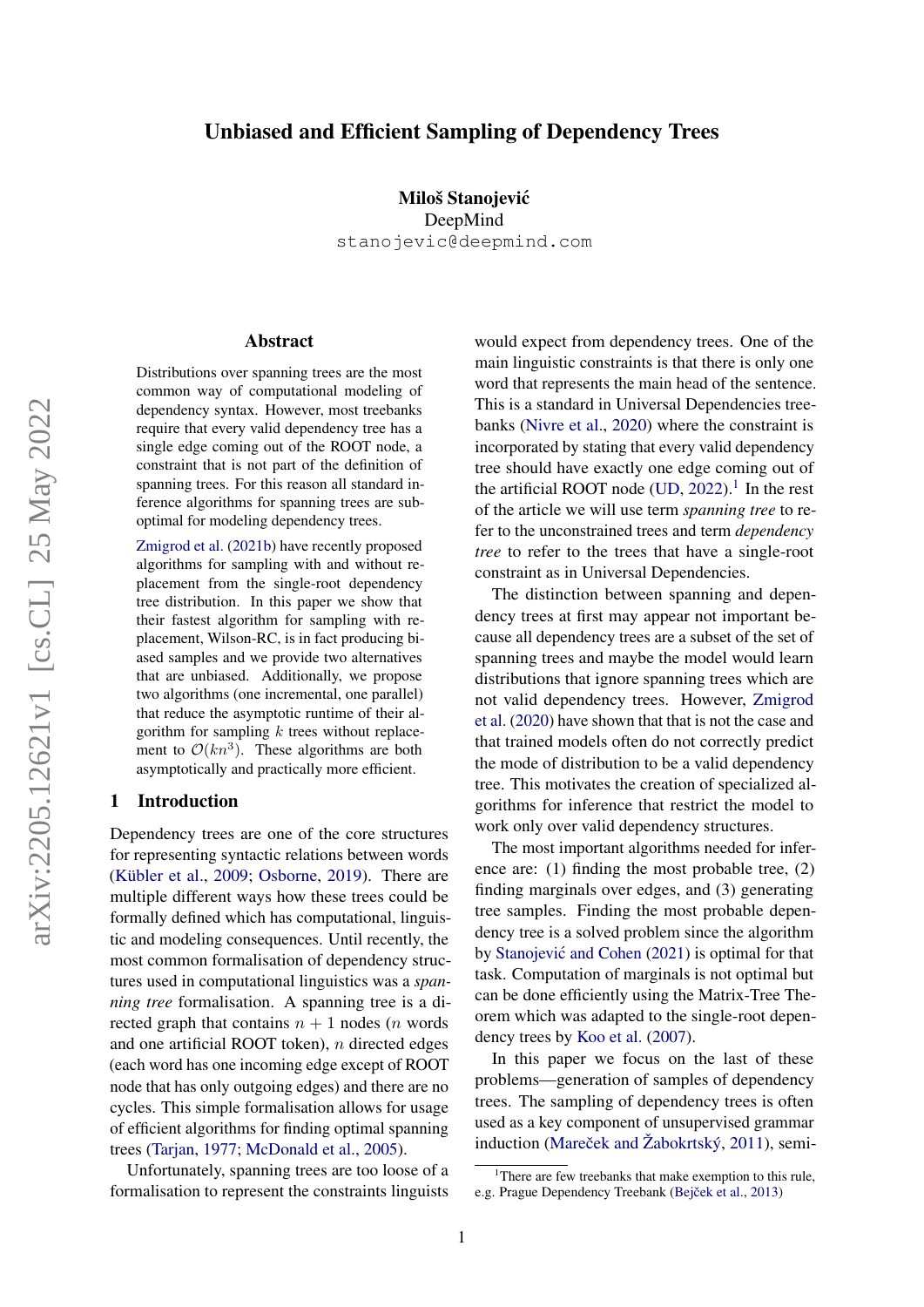supervised training of parsers [\(Corro and Titov,](#page-8-1) [2019\)](#page-8-1), or for enabling the approximate decoding of higher-order models [\(Zhang et al.,](#page-10-5) [2014\)](#page-10-5).

The only previous work that deals specifically with sampling from distributions of constrained dependency trees is by [Zmigrod et al.](#page-10-0) [\(2021b\)](#page-10-0). They adapt algorithms for sampling spanning trees to include the single-root constraint and provide algorithms for sampling with and without replacement.

Our main contributions are in: (i) showing that the most efficient sampling algorithm by [Zmigrod](#page-10-0) [et al.](#page-10-0) is in fact producing biased samples, (ii) proposing two new algorithms that address this issue, and (iii) also provide two more algorithms (one incremental and one parallel) that improve the worst-case complexity of sampling without replacement (SWOR). All these algorithms are shown to be both asymptotically and practically efficient.

# 2 Distributions over Dependency Trees

Here we define more formally the distributions over dependency and spanning trees. We will consider only unlabelled trees, but extending this to labelled case is trivial.

Dependency graph  $G$  of a sentence with  $n$  words is an unlabelled directed weighted rooted graph that consists of:

- $n+1$  nodes where each word of the sentence is a node, and in addition to those  $n$  nodes there is a special ROOT node,
- $n^2$  edges out of which  $n(n-1)$  are directed edges between every pair of word nodes (excluding self-loops) and  $n$  edges that go from the special ROOT node to each of the word nodes,
- $n^2$  weights, sometimes also called potentials, which are positive real numbers associated with each of the edges using a function  $\phi(\cdot)$ .<sup>[2](#page-1-0)</sup>

We can represent any graph of this type with an adjacency matrix W of shape  $(n+1, n+1)$  where all elements are positive weights with a constraint that diagonal entries are 0 (self-loops are not allowed) and first column entries are 0 (no edges can enter ROOT node which is at position 0 by convention).

**Spanning tree** is any subgraph of  $G$  for which it holds that (i) every word node has exactly one incoming edge and (ii) there are no cycles.

Dependency tree is spanning tree that in addition to above mentioned properties also contains

the constraint that there can be only one edge coming out of the special ROOT node.

We will refer to the set of all spanning trees as  $T$  and set of all dependency trees as  $D$ . Following definitions are presented for dependency trees but their analogs for spanning trees are trivial to define by just replacing every occurrence of D with T.

Weight of a dependency tree  $t$  is a product of the weights of all its edges:

$$
\phi(t)=\prod_{e\in t}\phi(e)
$$

**Probability of a dependency tree**  $t$  is a normalized weight of a tree  $t$  with respect to all other dependency trees:

$$
p(t) = \frac{\phi(t)}{\sum_{t' \in D} \phi(t')} = \frac{\phi(t)}{Z_D}
$$

Here  $Z_D$  stands for the partition function of dependency trees.

**Marginal probability** of an edge  $e$  in the distribution over dependency trees is a sum of probabilities of all dependency trees  $D_e$  that contain edge  $e$ :

$$
p(e) = \sum_{t \in D_e} p(t)
$$

Unbiased sampler of dependency trees is a procedure that independently draws random dependency trees with the probability proportional to their weight, i.e. probability of sampling any tree  $t$ is  $p(t)$ .

# 3 Previous Work on Sampling Spanning Trees

Here we present the main two algorithms for sampling from the distributions of unconstrained spanning trees. Both of these algorithms have different advantages. First one, by [Wilson](#page-10-6) [\(1996\)](#page-10-6), is oftentimes faster in practice and we will use it to design a fast sampler of dependency trees in Section [4.](#page-2-0) The second algorithm is a type of ancestral sampling by [Colbourn et al.](#page-8-2) [\(1996\)](#page-8-2) and has a convenient form for extension to sampling without replacement, that will be used in Section [5.](#page-5-0)

#### 3.1 WILSON Sampler

[Wilson'](#page-10-6)s algorithm for sampling unconstrained directed spanning trees is in practice the fastest algorithm for that task. It runs in  $\mathcal{O}(h)$  expected time where  $h$  is the mean hitting time. Mean hitting time depends on the particular distribution that we are

<span id="page-1-0"></span> $2$ The type of models in which a weight can be associated only with a single edge are called *first-order models*. For a comment on higher-order models see the limitations section.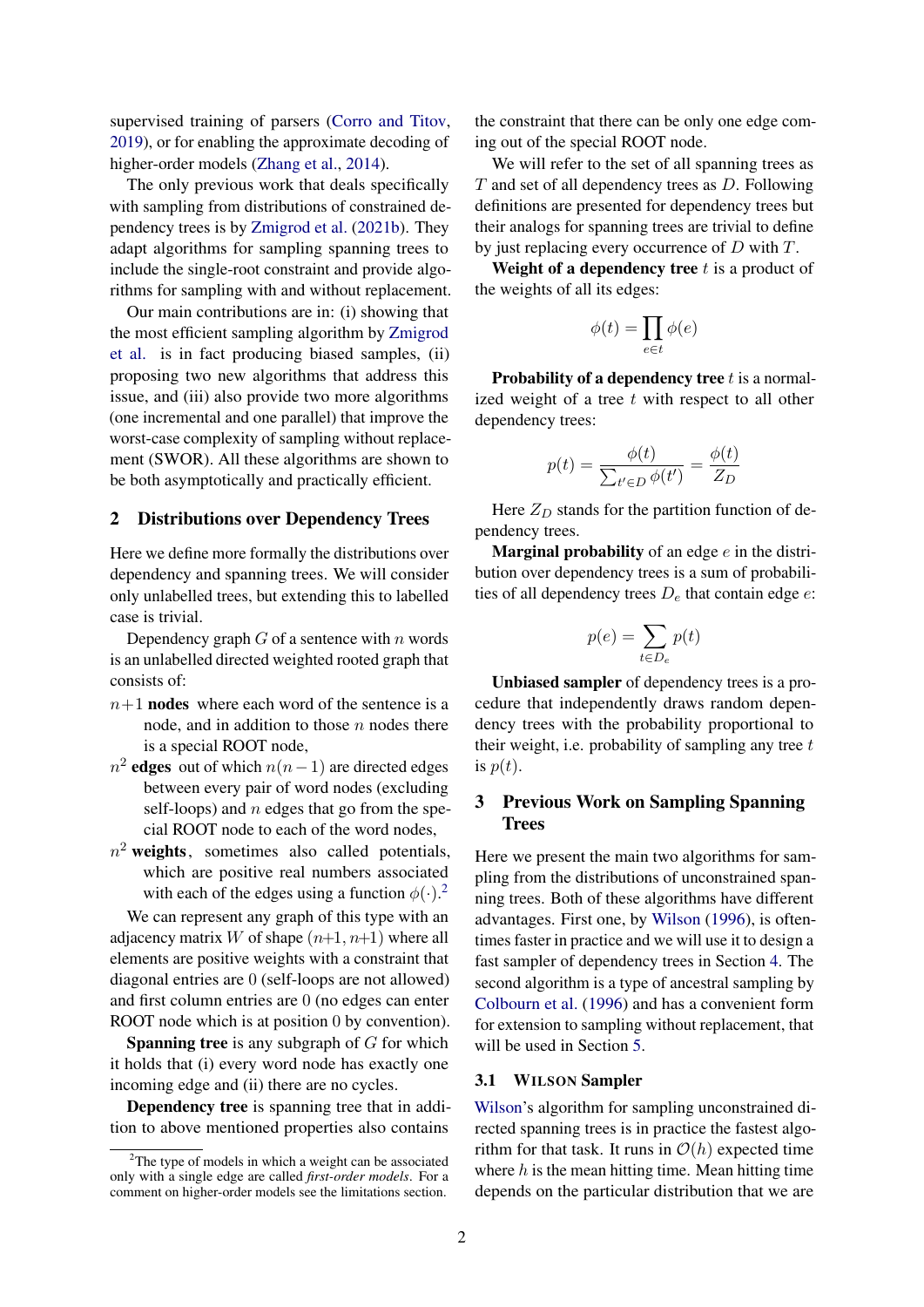<span id="page-2-1"></span>

| Algorithm 1 WILSON's sampling algorithm. |  |  |  |  |
|------------------------------------------|--|--|--|--|
|------------------------------------------|--|--|--|--|

|     | 1: $t \leftarrow \emptyset$<br>$\triangleright$ Sampled tree edges where |
|-----|--------------------------------------------------------------------------|
|     | $\triangleright t[i] = j$ stands for edge $j \rightarrow i$              |
|     | 2: visited $\leftarrow \{$ ROOT $\}$                                     |
|     | 3: for $i \in [1n]$ do<br>$\triangleright$ Loop over words               |
| 4:  | $u \leftarrow i$                                                         |
| 5:  | while $u \notin$ visited do                                              |
| 6:  | Sample node v with weight $\phi(v \rightarrow u)$                        |
| 7:  | $t[u] \leftarrow v$                                                      |
| 8:  | $u \leftarrow v$                                                         |
| 9:  | $u \leftarrow i$                                                         |
| 10: | while $u \notin$ visited do                                              |
| 11: | visited.add $(u)$                                                        |
| 12: | $u \leftarrow t[u]$                                                      |
|     | 13: return $t$                                                           |

sampling from, but [Wilson](#page-10-6) shows that for many graphs it is linear in number of nodes.

We use Wilson's algorithm as a black box, so understanding the details of its workings is not important, but we provide it in Algorithm [1](#page-2-1) for completeness. Each iteration of the for loop starts from some word (i.e. non-ROOT node) that is not visited and walks a random chain until it reaches some node that was visited in the previous iterations of the for loop. This chain will be attached to the tree that is being sampled. The random walk may contain cycles which are implicitly deleted by overriding parent pointers in lines 7 and 8. The second while loop just marks the nodes in the random walk as visited. In the end of this function all the word nodes will be visited, have one incoming arc, and there will not be any cycles.

#### <span id="page-2-4"></span>3.2 COLBOURN Sampler

[Colbourn et al.](#page-8-2) [\(1996\)](#page-8-2) constructed a sampling algorithm that is very different in nature to the [Wilson](#page-10-6) in that it is an ancestral sampling method that has a fixed runtime complexity that depends only on the size of the graph, but not on the weights. If we have a sentence with words  $w_1w_2 \ldots w_n$  we can represent any dependency tree over it by having a sequence of integers  $t_1t_2 \ldots t_n$  where the value of  $t_i$  defines an edge  $w_{t_i} \to w_i$ . Colbourn's algorithm samples each of these integers one by one. After sampling each integer (i.e. edge) we need to constrain the weights of the graph so that the probability of sampling future edges is conditioned on the previously sampled edges. The underspecified version of this algorithm is shown in Algo-

<span id="page-2-2"></span>

| <b>Algorithm 2 COLBOURN's sampling algorithm.</b>    |                                           |                                                             |  |  |
|------------------------------------------------------|-------------------------------------------|-------------------------------------------------------------|--|--|
| 1: $t \leftarrow \emptyset$                          | $\triangleright$ Sampled tree edges where |                                                             |  |  |
|                                                      |                                           | $\triangleright t[i] = j$ stands for edge $j \rightarrow i$ |  |  |
| 2: $M \leftarrow$ marginals(W)                       |                                           |                                                             |  |  |
| 3: for $i \in [1n]$ do                               |                                           | $\triangleright$ Loop over words                            |  |  |
| Sample node v with weight $M(v \rightarrow u)$<br>4: |                                           |                                                             |  |  |
| $t[i] \leftarrow v$<br>5:                            |                                           |                                                             |  |  |
| 6:                                                   | $M \leftarrow \text{constraint}(M, v, i)$ |                                                             |  |  |
| 7: return $t$                                        |                                           |                                                             |  |  |
|                                                      |                                           |                                                             |  |  |

rithm [2.](#page-2-2) A naïve implementation of this algorithm could be done in  $\mathcal{O}(n^4)$  because we can recompute marginals  $n$  times and recomputing marginals each time from scratch takes  $\mathcal{O}(n^3)$ . This cubic complexity bottleneck comes from the matrix-inverse that is used by Matrix-Tree Theorem to compute marginals [\(Koo et al.,](#page-9-4) [2007\)](#page-9-4). The main contribution of [Colbourn et al.](#page-8-2) is a clever way of reducing the complexity of this bottleneck down to  $\mathcal{O}(n^2)$  by keeping around the running version of the matrixinverse and then updating it for each new changed column using Sherman-Morrison formula for rankone update of matrix-inverse [\(Sherman and Mor](#page-10-7)[rison,](#page-10-7) [1950\)](#page-10-7). The technical details of this formula are not important for this presentation, but for completeness can be found in Appendix [B.](#page-12-0) With this trick the total worst-case complexity is  $\mathcal{O}(n^3)$ .

[Zmigrod et al.](#page-10-0) [\(2021b\)](#page-10-0) showed that even though Colbourn's algorithm was originally designed for unconstrained spanning trees it can easily be extended to sampling dependency trees by just using the version of Matrix-Tree Theorem by [Koo et al.](#page-9-4) [\(2007\)](#page-9-4). The details of this version of MTT are presented in the Appendix [A.](#page-11-0)

# <span id="page-2-0"></span>4 Extensions of Wilson's Algorithm to Valid Dependency Trees

In this section we will describe novel contributions with regards to sampling dependency trees with replacement. In [§4.1](#page-2-3) we show that the previous fastest sampling algorithm is in fact biased. In [§4.2](#page-3-0) and [§4.3](#page-3-1) we present two new unbiased algorithms.

# <span id="page-2-3"></span>4.1 WILSONRC Extension by [Zmigrod et al.](#page-10-0) is Biased

[Zmigrod et al.](#page-10-0) [\(2021b\)](#page-10-0) propose a very simple extension of the Wilson's algorithm to the single-root dependency trees that works in following steps:

1. sample an edge e from the set of all edges that are coming out of ROOT by using their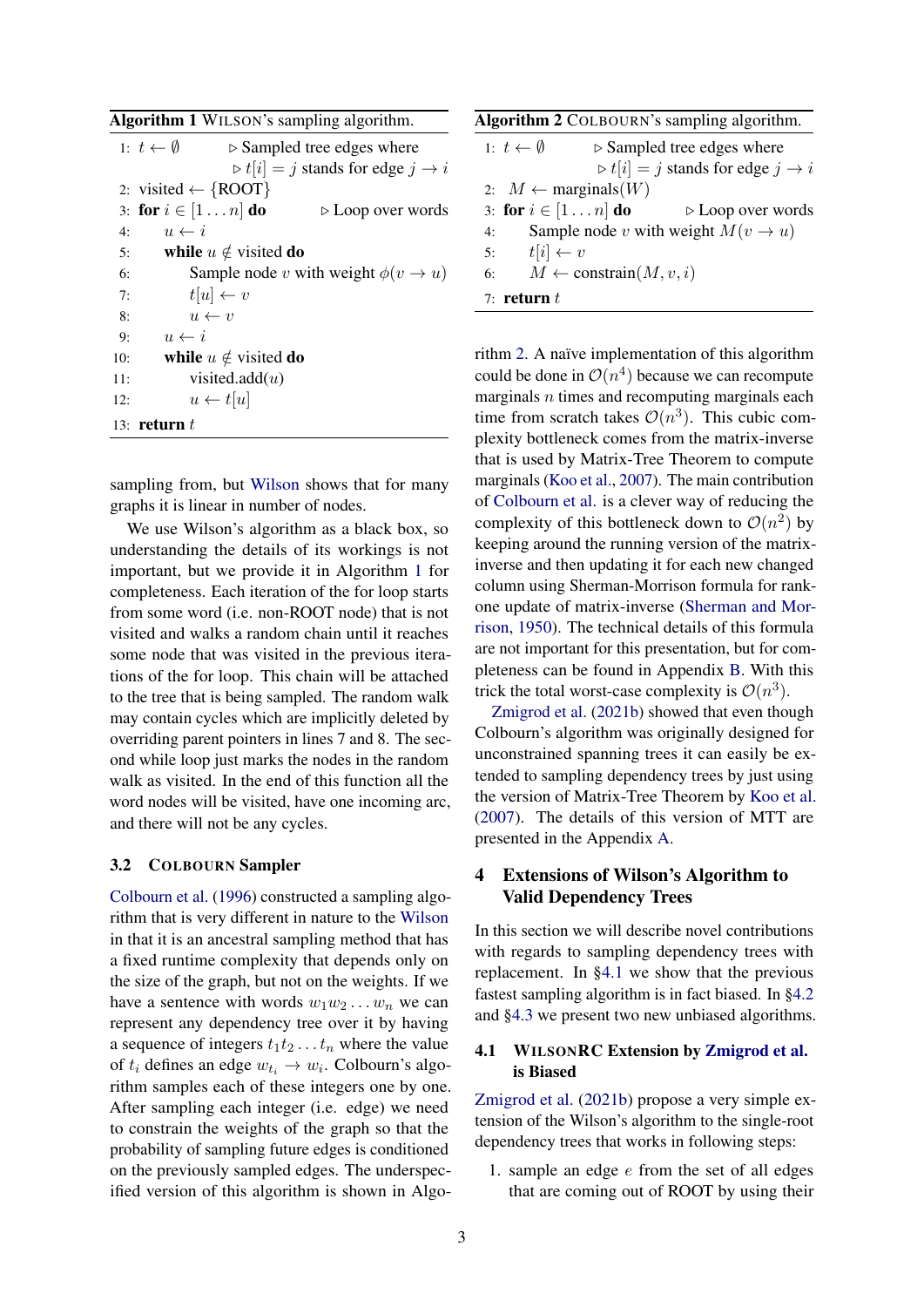<span id="page-3-2"></span>

Figure 1: Example graph and its single-root trees where [Zmigrod et al.](#page-10-0) algorithm fails to provide unbiased samples.

original weights  $w_e$ ,

- 2. construct graph  $G'$  by deleting all edges coming out of ROOT and set the target of the edge e to be the new root,
- 3. apply original Wilson's algorithm to graph  $G'$ .

This extension is very simple, but unfortunately, as we show here, it is biased. The proof of unbiasedness present in [Zmigrod et al.](#page-10-0) [\(2021b\)](#page-10-0) is incorrect because it ignores the normalization constant. This is an error because the normalization constant for  $G$  and  $G'$  is not the same and therefore should influence the rest of sampling. Instead of showing the details of their proof, we will disprove their claim by a counter-example graph in Figure [1a.](#page-3-2)

This graph has only three constrained dependency trees that are shown in Figures [1b-1d.](#page-3-2) They all have same weights so any unbiased sampling algorithm should return them with the same probability. However, the step 1 of [Zmigrod et al.](#page-10-0) will half of the time sample ROOT edge  $R \to A$  for the first two trees and half of the time the ROOT edge  $R \to C$  for the last tree and therefore it is biased to sample the last tree over the first two. In the next sections we propose unbiased alternatives.

#### <span id="page-3-0"></span>4.2 Improvement 1: WilsonMarginal

Intuitively, by looking at the example in Figure [1](#page-3-2) the first step that samples the single root edge should reflect our intuition that edge  $R \rightarrow A$ should be sampled with two times higher probability than edge  $R \to C$  because it has two time more of the (weighted) trees. This can be accomplished by sampling from the *marginal* of each root edge. Marginal for the edges  $R \to A$  and  $R \to C$ in this graph will be  $\frac{2}{3}$  and  $\frac{1}{3}$  respectively.

WILSONMARGINAL (shown in Algorithm [3\)](#page-3-3) does exactly that. Step 1 is computing marginals which can be done using [Koo et al.](#page-9-4) [\(2007\)](#page-9-4) version of the Matrix-Tree Theorem in  $\mathcal{O}(n^3)$ . Steps 2 and 3 run in  $\mathcal{O}(n)$  since that is the maximal number of edges coming out of ROOT. Step 4 is the standard

#### <span id="page-3-3"></span>Algorithm 3 WILSONMARGINAL

1:  $M \leftarrow \text{MARGINALS}(G)$ 2:  $e \leftarrow$  SAMPLE(ROOT edges by M)

- 3:  $G' \leftarrow G \setminus \{all \, ROOT \, edges\} \cup \{e\}$
- 4: return  $WILSON(G')$

Wilson's algorithm that runs in  $\mathcal{O}(h)$ . Therefore getting a single sample with this algorithm can be done in  $\mathcal{O}(n^3 + h)$ . If we want to draw multiple samples from the same graph we can reuse the computation of the marginals. Drawing  $k$  samples from the same graph can be done in  $\mathcal{O}(n^3 + kh)$ .

Theorem 1. WILSONMARGINAL *is an unbiased sampling algorithm i.e. it samples each dependency tree*  $t \in D$  *with probability:* 

<span id="page-3-5"></span>
$$
p(t) = \frac{\phi(t)}{\sum_{t' \in D} \phi(t')}
$$

*Proof.* The root edge of the sampled tree t will be sampled with probability  $\frac{\sum_{t' \in D_e} \phi(t')}{\sum_{t'} \phi(t')}$  $\frac{\sum_{t' \in D_e} \varphi(t')}{\sum_{t' \in D} \varphi(t')}$  where  $D_e$  is the subset of all dependency trees that contain edge e. The rest of the tree will be sampled from graph  $G'$  with probability  $\frac{\phi(t)}{\sum_{t' \in D_{\tau}}}$  $\frac{\varphi(t)}{t' \in D_e}$   $\phi(t')$ . The total probability of sampling tree  $t$  using WILSONMARGINAL is  $\frac{\sum_{t' \in D_e} \phi(t')}{\sum_{t} \phi(t')}$  $\sum_{t' \in D} \phi(t') \sum$  $\phi(t)$  $\frac{\phi(t)}{t'\in D_e}\frac{\phi(t')}{\phi(t')}=\frac{\phi(t)}{\sum_{t'\in D} \phi(t)}$  $\frac{\phi(t)}{t'\in D}\frac{\phi(t')}{\phi(t')} = p(t)$ 

#### <span id="page-3-1"></span>4.3 Improvement 2: WilsonReject

The complexity of WILSONMARGINAL is worse than the original unconstrained Wilson's algorithm because of the cubic term. This term comes from the need to invert the Laplacian matrix during the computation of the marginals. This operation is optimized in many software packages [\(Abdelfattah](#page-8-3) [et al.,](#page-8-3) [2017\)](#page-8-3) and in practice it does not take a long time to compute. $3$  Still, it would be good to avoid computing matrix-inverse unless necessary because matrix-inverse can be numerical unstable if the

<span id="page-3-4"></span><sup>&</sup>lt;sup>3</sup>These algorithms were optimised for decades in linear algebra packages like LAPACK [\(Anderson and Dongarra,](#page-8-4) [1989;](#page-8-4) [Anderson et al.,](#page-8-5) [1999\)](#page-8-5) and BLAS [\(Lawson et al.,](#page-9-6) [1979\)](#page-9-6).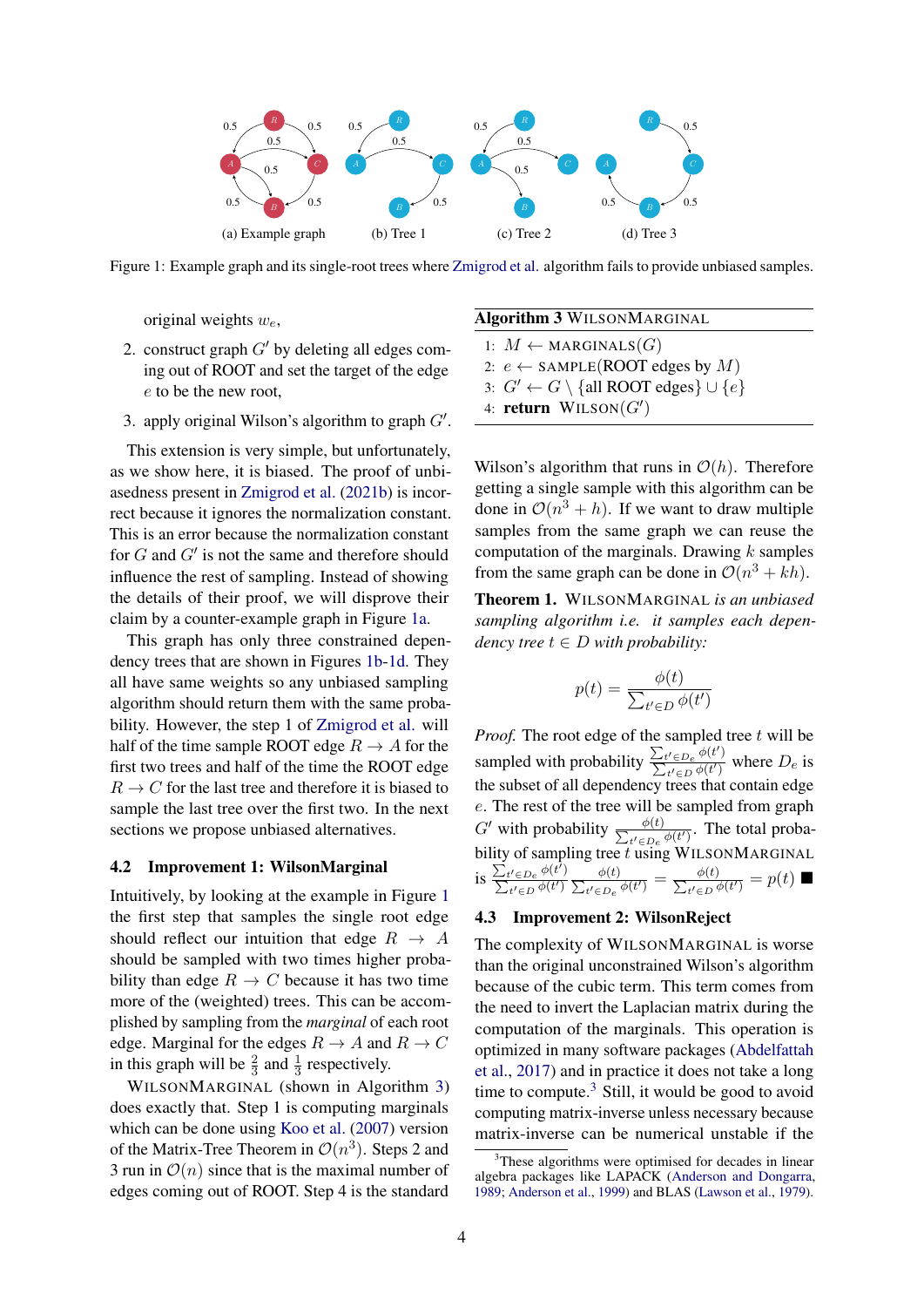matrix is ill-conditioned [\(Croz and Higham,](#page-9-7) [1992;](#page-9-7) [Higham,](#page-9-8) [2002\)](#page-9-8). Here we present an alternative based on rejection sampling that on average works well for most graphs that are of interest.

Rejection sampling is used in cases when it is difficult to sample from the distribution of interest  $p(t)$  but it is easy to sample from some related proposal distribution  $q(t)$ . The proposal distribution  $q(t)$  needs to satisfy  $Mq(t) > \tilde{p}(t)$  for some constant M where  $\tilde{p}(t)$  is the unnormalized target distribution. In other words,  $Mq(t)$  needs to form an upper envelope of  $\tilde{p}(t)$ . After sample is retrieved from  $q(t)$  it is accepted as a sample of  $p(t)$  with probability  $\frac{\tilde{p}(t)}{Mq(t)}$ . See [Murphy](#page-9-9) [\(2012,](#page-9-9) §23.3) for a good introduction to rejection sampling.

Barring the envelope condition, we have a complete freedom to choose the proposal distribution  $q(\cdot)$  and constant M. Any choice that satisfies the envelope condition gives an unbiased sampler.

Here the target distribution from which we want to sample is the distribution over dependency trees  $p(t)$ . A convenient distribution to choose as a proposal  $q(t)$  is the distribution over spanning trees in the same weighted graph. All valid dependency trees t will be present in the support of both  $p(\cdot)$ and  $q(\cdot)$  and their unnormalized weight will be the same since they came from the same weighted graph. If a tree is a spanning tree  $t'$  that has more than one root edge then it will be in the support of  $q(\cdot)$  but not of  $p(\cdot)$  so their unnormalized score for target distribution is  $\tilde{p}(t') = 0$ . More formally:

$$
\tilde{p}(t) = \begin{cases} \tilde{q}(t), & \text{if } t \in D \\ 0, & \text{otherwise} \end{cases}
$$
 (1)

In this setup the unnormalized  $\tilde{q}(t)$  forms an envelope over unnormalized  $\tilde{p}(t)$  because  $\forall t.\tilde{q}(t) \geq$  $\tilde{p}(t)$ . Still, this is not sufficient to apply rejection sampling because we need an envelope with the *normalized* distribution  $q(t)$ . To get that we multiply the normalized proposal with constant  $M = Z_T$  which is the partition function over the set of unconstrained spanning trees.

Theorem 2. WILSONREJECT *is an unbiased sampling procedure for dependency tree distributions.*

*Proof.* Given that we already have an unbiased way for generating proposal samples from  $q(\cdot)$ , i.e. the original Wilson algorithm that generates spanning trees, we only need to prove that the chosen proposal  $q(\cdot)$  and constant M satisfy the envelope

condition for rejection sampling  $Mq(t) \geq \tilde{p}(t)$ :

$$
Mq(t) = Z_T \frac{\tilde{q}(t)}{Z_T} = \tilde{q}(t) \ge \tilde{p}(t)
$$

The last step follows from Equation [1.](#page-3-5)

When the rejection sampling algorithm gets a sample from  $q(\cdot)$  it accepts it with probability:

$$
\frac{\tilde{p}(t)}{Mq(t)} = \frac{\tilde{p}(t)}{Z_T \frac{\tilde{q}(t)}{Z_T}} = \begin{cases} 1, & \text{if } t \in D \\ 0, & \text{otherwise} \end{cases}
$$

This gives us a very simple implementation of the WILSONREJECT sampling algorithm presented in Algorithm [4.](#page-4-0) This algorithm samples spanning trees with the original Wilson's algorithm until it gets a valid dependency tree.

<span id="page-4-0"></span>

| <b>Algorithm 4 WILSONREJECT</b>              |  |  |
|----------------------------------------------|--|--|
| 1: <b>do</b> $t \leftarrow \text{WILSON}(G)$ |  |  |
| 2: <b>until</b> $t$ has only one ROOT edge   |  |  |
| $3:$ return $t$                              |  |  |

## <span id="page-4-1"></span>4.3.1 Expected number of runs for WilsonReject

The efficiency of WILSONREJECT depends on how many samples we need to draw from  $q(t)$  until we get a valid dependency tree. We can model the process of getting a successful sample as a geometric distribution in which the probability of success is  $\sum_{t \in D} q(t)$ . Since the sampling attempts form a geometric distribution, the expected number of draws before success is  $\frac{1}{\sum_{t \in D} q(t)} = \frac{Z_T}{\sum_{t \in D} \tilde{q}(t)} = \frac{Z_T}{Z_L}$  $rac{\Delta_T}{Z_D}$ , i.e. the expected number of attempts until success is the ratio of partition functions for spanning and dependency trees.

To determine this number we need to know something about actual distribution over trees. In dependency parsing we usually care about two scenarios. The first one is the random weights setting that usually happens in the beginning of training of dependency parsers. Second one is the setting of already trained parsers. We answer the first one formally and second one empirically.

The random weights scenario assumes that the weights of all edges are independent and identically distributed (IID). Having edge weights as IID does not imply that the tree weights will be IID because picking the weight for an edge in one tree directly influences the weight for an edge in many other trees. Therefore we will pose one very mild assumption in order to make following derivations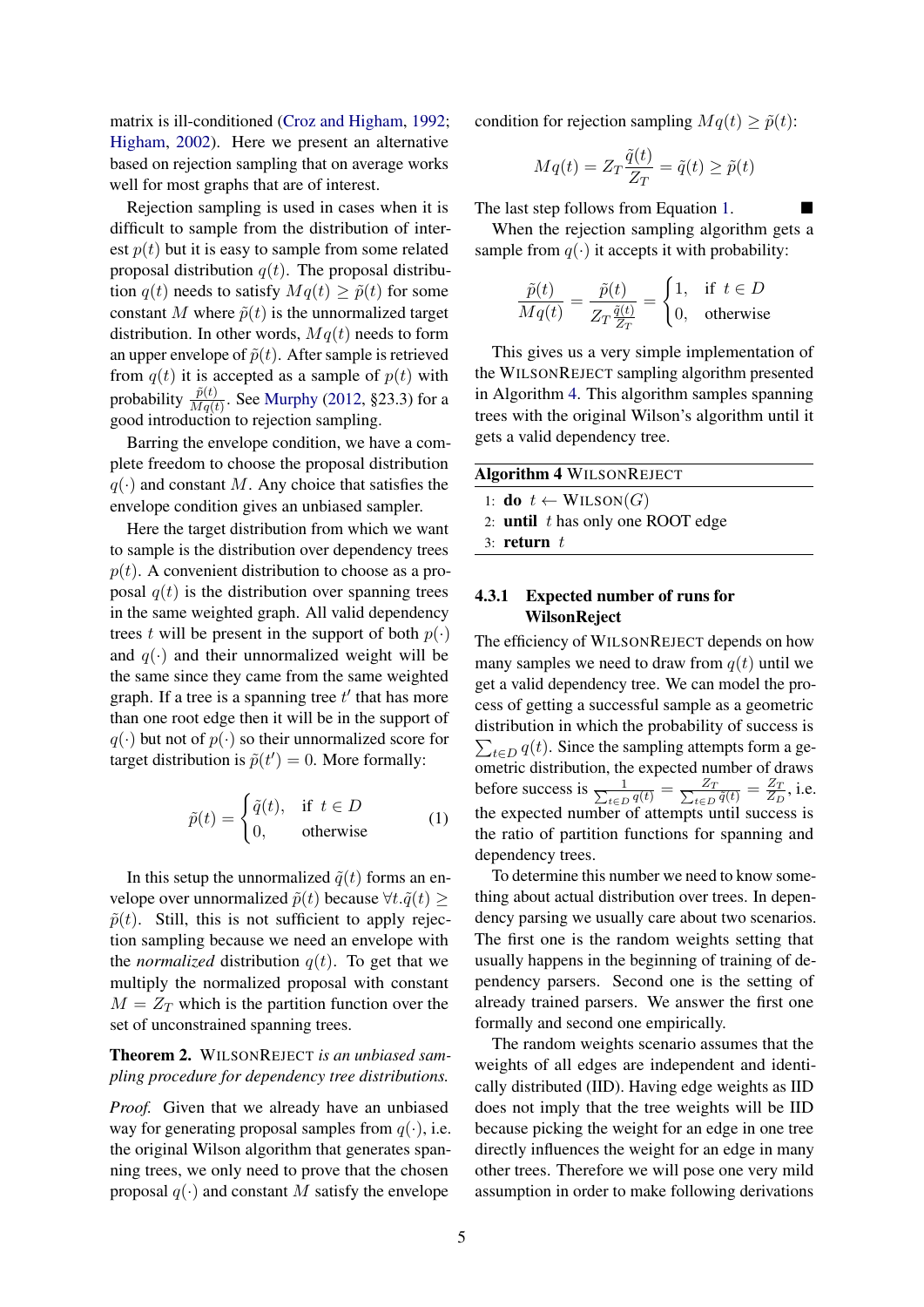more concise: average weight of spanning trees is the same as average weight of dependency trees i.e.  $\frac{Z_D}{|D|} = \frac{Z_T}{|T|} = w_{avg}$ . This is a mild assumption because  $(1)$  both spanning and dependency trees have  $n$  edges, (2) all weights are sampled from the same distribution, and (3) the number of spanning and dependency trees grows factorially fast so the law of large numbers will have an effect and make the average weight of both spanning and dependency trees converge to the same value quickly.

Since we know the average weight of both spanning and dependency trees we can rewrite the ratio of partition functions as  $\frac{Z_T}{Z_D} = \frac{|T|w_{avg}}{|D|w_{avg}}$  $\frac{|T|w_{avg}}{|D|w_{avg}} = \frac{|T|}{|D|}$  $\frac{|I|}{|D|}$ . Computing the number of spanning trees  $|T|$  has a well known solution in the form of [Cayley](#page-8-6) formula:[4](#page-5-1)

$$
|T| = C_n = (n+1)^{n-1}
$$

The number of dependency trees |D| is  $nC_{n-1}$ because we can pick any of the  $n$  words to be the root of the smaller sub-graph of  $n - 1$  words.

$$
|D| = nC_{n-1} = n^{n-1}
$$

This gives us the expected number of tries before we get a successful sample with WILSONREJECT:

$$
\frac{Z_T}{Z_D} = \frac{|T|w_{avg}}{|D|w_{avg}} = \frac{(n+1)^{n-1}}{n^{n-1}} = \left(1 + \frac{1}{n}\right)^{n-1}
$$

This number monotonically increases and in the limit it never gets above Euler's number e. In other words, on average WILSONREJECT will need to sample less than three times before it finds a successful sample in a randomly weighted graph.

The second setting we care about is the weights of a trained parser. We would expect that the model that was trained only on single-root trees to automatically put most of the probability mass on single-root trees, i.e.  $Z_D \leq Z_T$ . To test this we used the model of Stanza parser [\(Qi et al.,](#page-9-10) [2020\)](#page-9-10) trained for English. We take English as the most extreme example since it has more training data than other languages and [Zmigrod et al.](#page-10-3) [\(2020\)](#page-10-3) show that that makes the model more likely to put the mode of the distribution on a valid dependency tree. We would expect that models for languages with less training data would be somewhere between the

random weights setting and English trained weights setting. We applied the parser to English portion of the News Commentary v16 corpus and computed  $Z_D$  and  $Z_S$  exactly using the algorithm of [Koo](#page-9-4) [et al.](#page-9-4) [\(2007\)](#page-9-4). On almost all sentences the Stanza model puts more than 95% of probability mass on the single-root trees. This means that the average number of tries needed by WILSONREJECT to get a successful sample on a trained graph is  $\approx 1.06$ .

The average behavior of WILSONREJECT on both random weights and trained weights setting is as good as the unconstrained original Wilson's sampler except for a small multiplicative constant.

# <span id="page-5-0"></span>5 Sampling Without Replacement (SWOR)

Sometimes it is useful to do sampling without replacement (SWOR) where after sampling one tree we cannot sample it again. For instance, in situations with low entropy distributions it is very likely that standard sampling will provide many repetitions of the same set of samples and in that way be inefficient in estimating the target value. [Zmi](#page-10-0)[grod et al.](#page-10-0) [\(2021b\)](#page-10-0) propose SWOR algorithm that is based on modification of Colbourn's ancestral sampling algorithm [\(Colbourn et al.,](#page-8-2) [1996\)](#page-8-2). They follow the general pattern for constructing SWOR algorithms by [Shi et al.](#page-10-8) [\(2020\)](#page-10-8) where after one tree is sampled, its probability mass is removed from the distribution so it cannot be sampled again. [Zmi](#page-10-0)[grod et al.](#page-10-0) maintain an unstructured list of sampled trees that is always queried whenever a new sample is drawn. This makes the algorithm have quadratic complexity in terms of the number of drawn samples. Concretely, for a sentence of length  $n$  the SWOR algorithm of [Zmigrod et al.](#page-10-0) draws  $k$  samples in  $O(kn^3 + k^2n)$ . This is inefficient if we want to draw a large number of samples.

We provide two solutions that reduce complexity to  $O(kn^3)$  which is linearly dependent on the number of samples  $k$ . The main idea for both algorithms is to represent distributions over dependency trees as sequential auto-regressive models. After that is done we can apply any algorithm for sampling without replacement from sequential models.

# 5.1 Dependency Tree Distributions in Auto-Regressive Form

Colbourn's sampling algorithm from [§3.2](#page-2-4) can be interpreted as a auto-regressive form of dependency tree distributions. We can represent its sampling

<span id="page-5-1"></span><sup>&</sup>lt;sup>4</sup>This is Cayley's formula with an offset of 1 to account for the artificial ROOT node. Cayley's formula was originally defined for undirected spanning trees, but it applies equally to *rooted* directed spanning trees.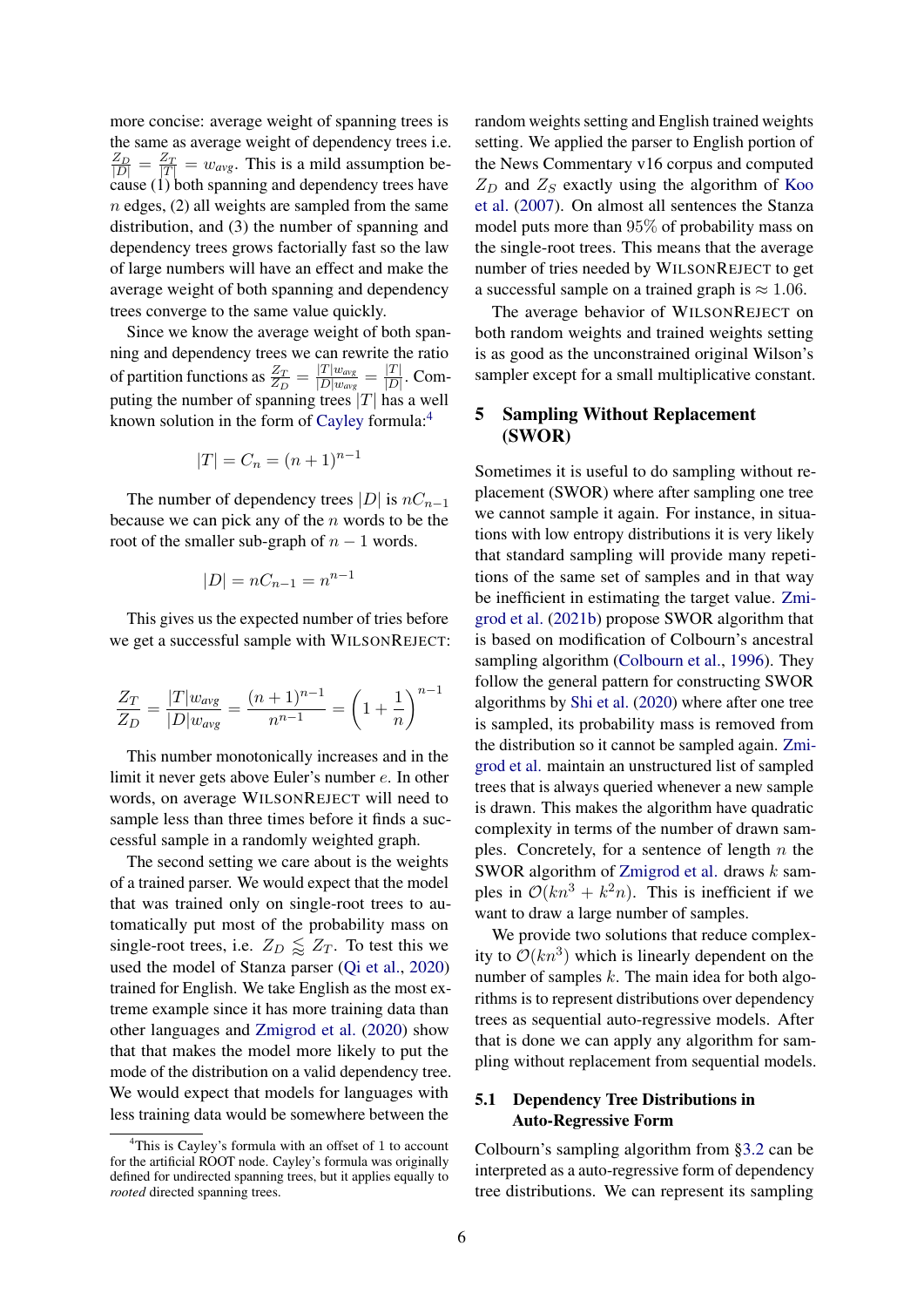form from Algorithm [2](#page-2-2) as a state machine in which:

state is a sequence of arcs sampled until this point together with additional information needed for efficient computation of probabilities such as an inverse of the graph's Laplacian matrix, transition from any state to another adds one more

edge for the upcoming word in the sentence.

The initial state contains an empty set of edges and has transitions that generate the incoming edge for the first word in the sentence. The probabilities of these initial transitions are computed using a method of computing marginals with Matrix-Tree Theorem in  $\mathcal{O}(n^3)$  [\(Koo et al.,](#page-9-4) [2007\)](#page-9-4) as in line [2](#page-2-2) of Algorithm [2.](#page-2-2) This computation is done only once because it is needed only for the initial state. When the state machine transitions from one state to another it selects one of the dependency arcs and then constrains the graph (and its marginals) so that any upcoming selection of incoming edges for future words will have to condition on the newly selected edge. This can be done efficiently using Sherman-Morrison formula in  $\mathcal{O}(n^2)$  [\(Sherman](#page-10-7) [and Morrison,](#page-10-7) [1950\)](#page-10-7). The detailed formulation of the state machine, pseudo-code and usage of Sherman-Morrison formula is presented in the Ap-pendix [B.](#page-12-0) This state-machine needs to take  $n$  transitions to go from initial state to the final state where each transition costs  $\mathcal{O}(n^2)$ . In total, unfolding one complete transition sequence takes  $\mathcal{O}(n^3)$  which is expected since this is just a reformulation of Colbourn's algorithm.

Now that we have Colbourn's algorithm as an auto-regressive model we can use any SWOR algorithm for sequential models. Two popular options are Trie algorithm by [Shi et al.](#page-10-8) [\(2020\)](#page-10-8) and Stochastic Beam Search (SBS) by [Kool et al.](#page-9-11) [\(2019\)](#page-9-11).

The Trie algorithm for sampling sequences uses an efficient data-structure to remove previously sampled sequences from the support of the probability distribution so that the sequence that will be sampled next will not be from the set of already sampled sequences.

Stochastic Beam Search takes a different approach that is based on the generalization of Gumbel trick. [Gumbel](#page-9-12) [\(1954\)](#page-9-12) has shown that sampling from a categorical distribution can be reformulated as finding an *argmax* from normalized logits with special noise added to them. [Vieira](#page-10-9) [\(2014\)](#page-10-9) has shown that if instead of *argmax* we use *top-k* we get sampling without replacement from categorical distribution. [Kool et al.](#page-9-11) [\(2019\)](#page-9-11) generalized this to

structured sequential distributions by using beam search and carefully controlling the injected noise.

The worst-case complexity of getting  $k$  SWOR samples from each of these algorithms is  $O(knt)$ where  $t$  is the complexity of taking a single transition. With our representation of Colbourn's algorithm each transition takes  $\mathcal{O}(n^2)$  which means the total worst-case complexity is  $\mathcal{O}(kn^3)$ .

We do not have space to describe Trie and SBS in detail and refer the reader to the respective papers that proposed them for sequential models. Here we will focus on how our approach differs from previously proposed one by [Zmigrod et al.](#page-10-0) [\(2021b\)](#page-10-0). Given that both our Trie-SWOR and the SWOR of [Zmigrod et al.](#page-10-0) are based on extending [Shi et al.](#page-10-8) [\(2020\)](#page-10-8) with Colbourn's algorithm it may seem strange that they get a worse complexity of  $\mathcal{O}(kn^3 + k^2n)$ . That is because [Zmigrod et al.](#page-10-0) maintain previous samples in an unstructured list of size  $\mathcal{O}(k)$  so removing the probability of already sampled sequences requires an additional pass over this list for each new sample. We instead follow [Shi et al.](#page-10-8) [\(2020\)](#page-10-8) in using a trie data structure and do not need to make any additional passes.

Having both Trie and SBS SWOR options is not redundant as each of these approaches have pros and cons. The advantage of Trie algorithm is that it draws samples incrementally one by one so we can dynamically decide when we have a sufficient number of samples. The advantage of Stochastic Beam Search is that the samples are drawn in parallel which is more efficient on hardware like GPUs.

#### 6 Experiments

We test the empirical performance of the algorithms presented here. We implemented all of them in Python and NumPy in order to comparable to previous work on [Zmigrod et al.](#page-10-0) [\(2021b\)](#page-10-0) for SWOR sampling. We do not compare performance against their adaptation of Wilson's algorithm for singleroot trees since that adaptation is not correct, as we have shown in Section [4.1.](#page-2-3)

Sampling with Replacement experiments were conducted in two settings: random weights and trained weights. For random weights we used graphs with weights sampled from the uniform distribution. To get the trained weights we applied Stanza's English model [\(Qi et al.,](#page-9-10) [2020\)](#page-9-10) on English sentences of the News Commentary corpus.

For each graph we sample 100 trees with replacement. We compared COLBOURN with single-root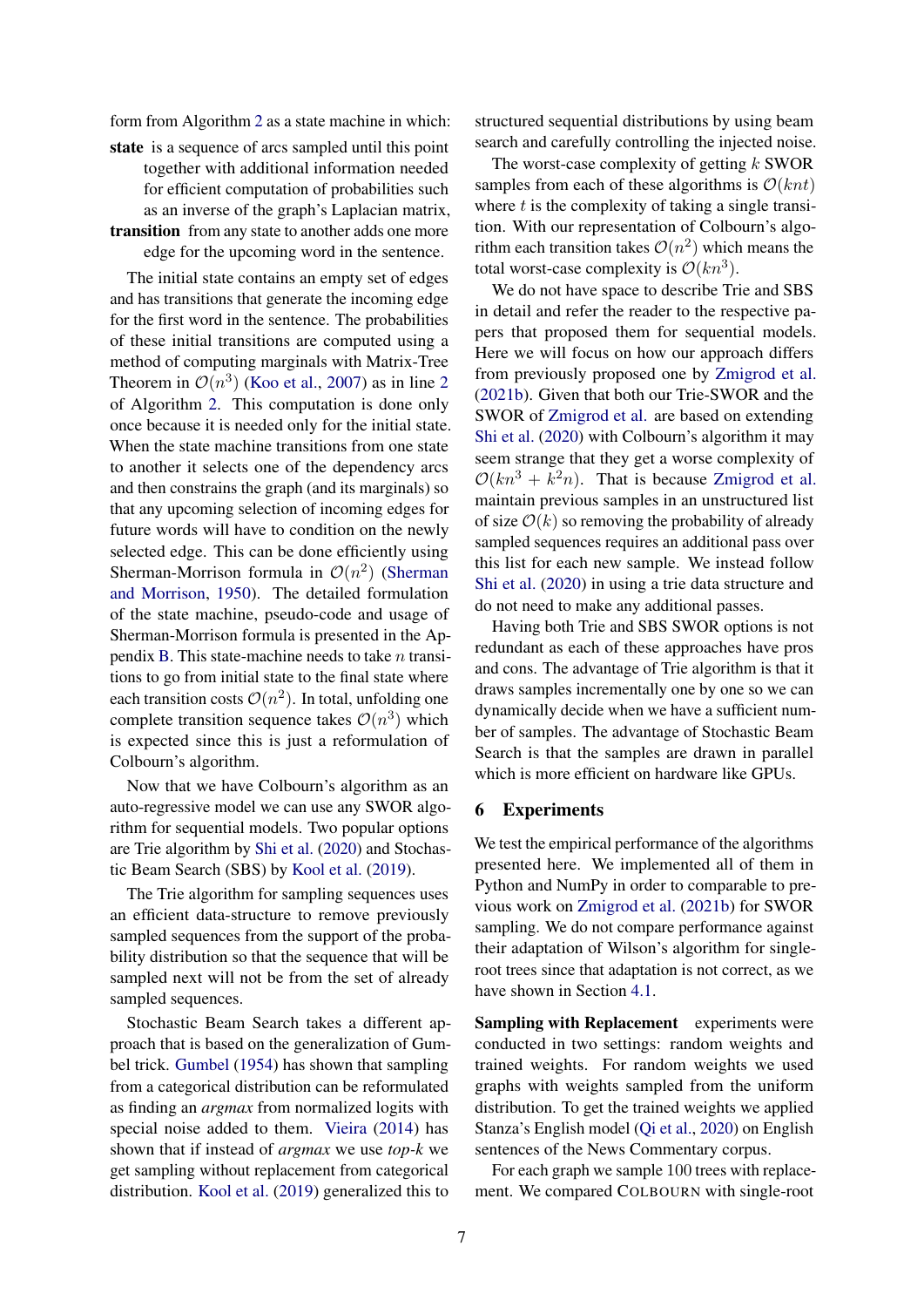<span id="page-7-0"></span>

Figure 2: Speed for sampling with replacement.

<span id="page-7-1"></span>

Figure 3: Speed for SWOR sampling with 14 words.

constraint from [Zmigrod et al.](#page-10-0) [\(2021b\)](#page-10-0) against our WILSONMARGINAL and WILSONREJECT from Section [4.](#page-2-0) The results for sampling with replacement are shown in Figure [2.](#page-7-0)

Both of our algorithms significantly improve upon the version of Colbourn's algorithm presented in [Zmigrod et al.](#page-10-0) [\(2021b\)](#page-10-0). Among the two of our algorithms, WILSONMARGINAL performs better in random weights setting, while in trained weights setting their performance is almost identical. This is expected result from the analysis in Section [4.3.1.](#page-4-1)

In trained weights there are almost no rejected samples so the difference between WILSONRE-JECT and WILSONMARGINAL comes down to WILSONMARGINAL having matrix-inversion operation which does not seem to cause any slowdown.

Sampling without Replacement tests were conducted in a similar way except that we vary the number of SWOR samples instead of the sentence length. We use sentence length of 14 words because that is the longest sequence that we could run [Zmigrod et al.](#page-10-0) algorithm without getting the issues with numerical instability. In the Appendix [C](#page-13-0) we show results with running our algorithm on the longer sentences. We test only on random weights

<span id="page-7-2"></span>

Figure 4: SBS-SWOR on GPU with 100 words.

since the runtime of these algorithms does not depend on the weights value. As visible from Figure [3](#page-7-1) both of our algorithms outperform the algorithm of [Zmigrod et al..](#page-10-0) Of of our two algorithms, the Trie algorithm is slightly slower due to the constant factors needed to maintain the trie data structure.

We have also reimplemented our version of SBS-SWOR in JAX so that we can see the benefits of having a parallel algorithm executed with parallel hardware and got up to  $\times 5$  speedup (Figure [4\)](#page-7-2).

## 7 Conclusion

In this work we have presented multiple contributions to the techniques for sampling dependency trees that (1) correct errors in the previously published algorithms, (2) propose new algorithms for sampling with replacement, (3) propose new algorithms for sampling without replacement and (4) shown that these algorithms have both asymptotically and practically good performance. We hope that the proposed algorithms will lead to more advanced techniques of estimation and decoding with dependency structures for unsupervised learning [\(Corro and Titov,](#page-8-1) [2019\)](#page-8-1) and marginalization in syntactic language models [\(Sartran et al.,](#page-10-10) [2022\)](#page-10-10).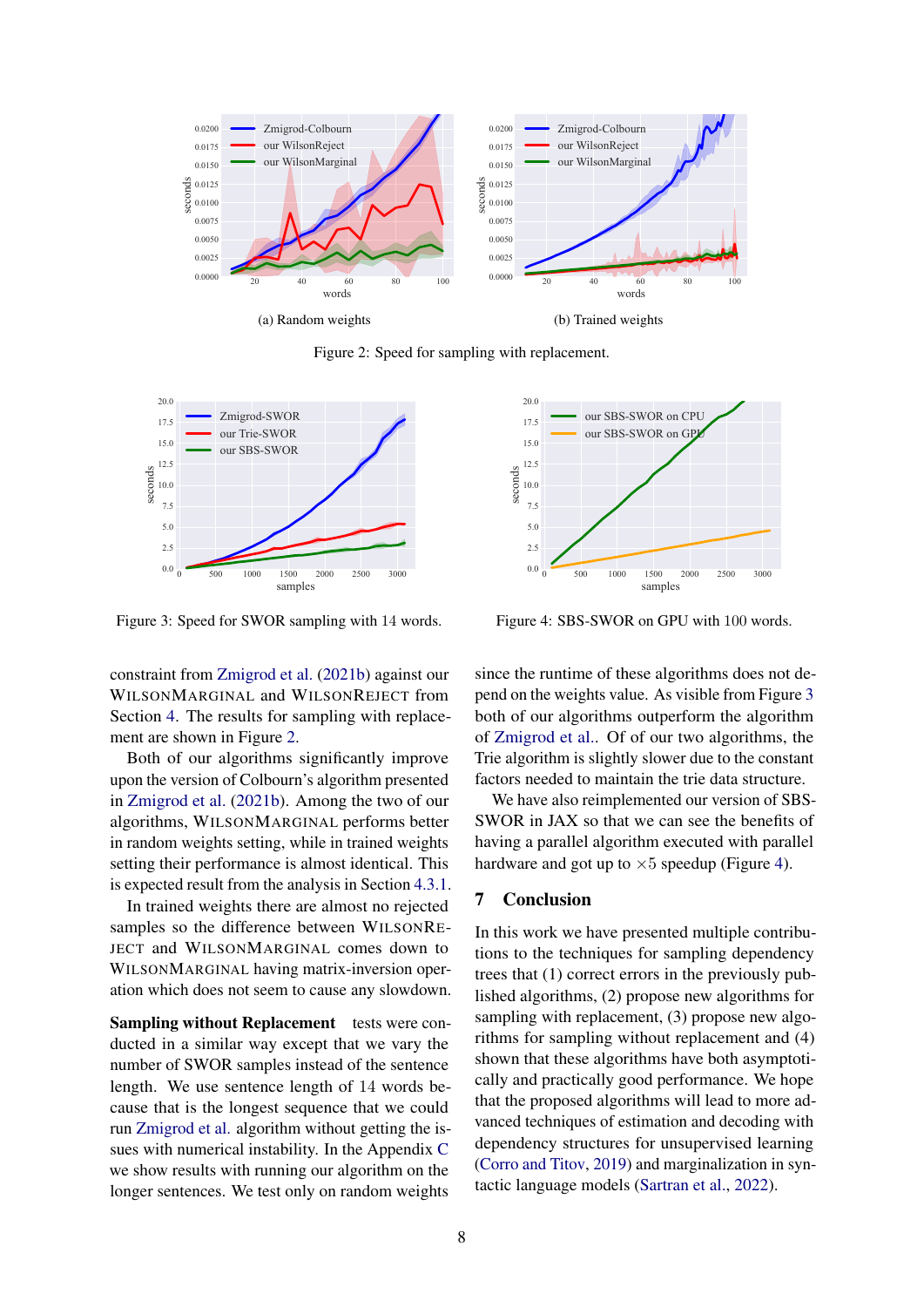## Limitations

A limitation of our approach is that we have a multitude of different algorithms with their pros and cons instead of one unified algorithm that would have the best of all of them. For instance, Wilson-based algorithms are fast, but they provide only expected runtime and no worst-case complexity. Colbournbased algorithms have a predictable runtime, but are not as fast in practice. Ideally we would have an algorithm that has the practical speed of WILSON-MARGINAL, numerical stability of WILSONRE-JECT, predictable runtime and flexibility of COL-BOURN.

One could try to make Colbourn algorithm closer to Wilson's in performance by having a better implementation – in their paper [Colbourn et al.](#page-8-2) [\(1996\)](#page-8-2) show how sampling can be reduced to matrix multiplication and therefore use sub-cubic algorithms for implementation such as the ones by [Strassen](#page-10-11) [\(1969\)](#page-10-11) or [Coppersmith and Winograd](#page-8-7) [\(1990\)](#page-8-7). However, most of these sub-cubic algorithms are not fast in practice so it would not reach the speed of Wilsonbased algorithms. It would appear that either we have to choose random walk paradigm of Wilson's algorithm or matrix multiplication approach of Colbourn. There are some recent works that show that it may be possible to have a separate paradigm that can with high probability have runtime asymptotically faster than matrix multiplication [\(Durfee](#page-9-13) [et al.,](#page-9-13) [2017\)](#page-9-13).

Another limitation, in comparison to projective dependency parsing and CFG parsing, is that we have a completely separate algorithms for sampling (presented in this paper) and an *argmax* (pre-sented by Stanojević and Cohen [\(2021\)](#page-10-4)) of a nonprojective dependency tree distribution. In projective and CFG parsers it is possible to express both algorithms as a single inside algorithm that just uses a different semi-ring for *sampling* and *argmax* [\(Goodman,](#page-9-14) [1999;](#page-9-14) [Rush,](#page-10-12) [2020\)](#page-10-12). It is possible to simulate this to some extent by injecting some noise to weights and then compute the mode as done by [Corro and Titov](#page-8-1) [\(2019\)](#page-8-1), but that provides biased samples.

In this work we also do not deal directly with sampling from higher-order models [\(McDonald](#page-9-15) [and Pereira,](#page-9-15) [2006;](#page-9-15) [Koo and Collins,](#page-9-16) [2010;](#page-9-16) [Mar](#page-9-17)[tins et al.,](#page-9-17) [2013\)](#page-9-17). However, even the algorithms as they are presented here can be helpful in decoding higher order models. In general, finding the best tree from a higher-order model is NP-complete

[\(McDonald and Satta,](#page-9-18) [2007\)](#page-9-18), but as [Zhang et al.](#page-10-5) [\(2014\)](#page-10-5) show it is possible to decode approximately by sampling from the first-order model and improving the sample using the higher-order model. [Zhang et al.](#page-10-5) have used the original Wilson's algorithm for sampling spanning trees from uniform distribution which means that on average  $\frac{2}{e} \approx 73\%$ of the sampled trees would be invalid dependency trees (see Section [4.3.1\)](#page-4-1). It would be easy to apply any of our sampling algorithms in their setting and get valid dependency trees as a better starting point for decoding a higher-order model.

# Acknowledgements

I am grateful to Phong Le, Laura Rimell and Chris Dyer for the comments on the earlier versions of this paper.

#### References

- <span id="page-8-3"></span>Ahmad Abdelfattah, Azzam Haidar, Stanimire Tomov, and Jack Dongarra. 2017. [Factorization and Inver](https://doi.org/https://doi.org/10.1016/j.procs.2017.05.250)[sion of a Million Matrices using GPUs: Challenges](https://doi.org/https://doi.org/10.1016/j.procs.2017.05.250) [and Countermeasures.](https://doi.org/https://doi.org/10.1016/j.procs.2017.05.250) *Procedia Computer Science*, 108:606–615. International Conference on Computational Science, ICCS 2017, 12-14 June 2017, Zurich, Switzerland.
- <span id="page-8-5"></span>E. Anderson, Z. Bai, C. Bischof, S. Blackford, J. Demmel, J. Dongarra, J. Du Croz, A. Greenbaum, S. Hammarling, A. McKenney, and D. Sorensen. 1999. *[LAPACK Users' Guide](https://www.netlib.org/lapack/lug/)*, third edition. Society for Industrial and Applied Mathematics, Philadelphia, PA.
- <span id="page-8-4"></span>Edward Anderson and Jack Dongarra. 1989. [Results](https://citeseerx.ist.psu.edu/viewdoc/download?doi=10.1.1.625.4275&rep=rep1&type=pdf) [from the Initial Release of LAPACK.](https://citeseerx.ist.psu.edu/viewdoc/download?doi=10.1.1.625.4275&rep=rep1&type=pdf) LAPACK Working Note 16, Technical Report CS-89-89.
- <span id="page-8-0"></span>Eduard Bejček, Eva Hajičová, Jan Hajič, Pavlína Jínová, Václava Kettnerová, Veronika Kolářová, Marie Mikulová, Jiří Mírovský, Anna Nedoluzhko, Jarmila Panevová, Lucie Poláková, Magda Ševčíková, Jan Štěpánek, and Šárka Zikánová. 2013. [Prague Dependency Treebank 3.0.](http://ufal.mff.cuni.cz/pdt3.0/)
- <span id="page-8-6"></span>Arthur Cayley. 1889. A theorem on trees. *Quarterly Journal of Mathematics*, 23:376–378.
- <span id="page-8-2"></span>Charles J. Colbourn, Wendy J. Myrvold, and Eugene Neufeld. 1996. [Two Algorithms for Unranking Ar](https://doi.org/https://doi.org/10.1006/jagm.1996.0014)[borescences.](https://doi.org/https://doi.org/10.1006/jagm.1996.0014) *Journal of Algorithms*, 20(2):268–281.
- <span id="page-8-7"></span>Don Coppersmith and Shmuel Winograd. 1990. [Matrix](https://doi.org/https://doi.org/10.1016/S0747-7171(08)80013-2) [multiplication via arithmetic progressions.](https://doi.org/https://doi.org/10.1016/S0747-7171(08)80013-2) *Journal of Symbolic Computation*, 9(3):251–280. Computational algebraic complexity editorial.
- <span id="page-8-1"></span>Caio Corro and Ivan Titov. 2019. [Differentiable](https://openreview.net/forum?id=BJlgNh0qKQ) [Perturb-and-Parse: Semi-Supervised Parsing with](https://openreview.net/forum?id=BJlgNh0qKQ)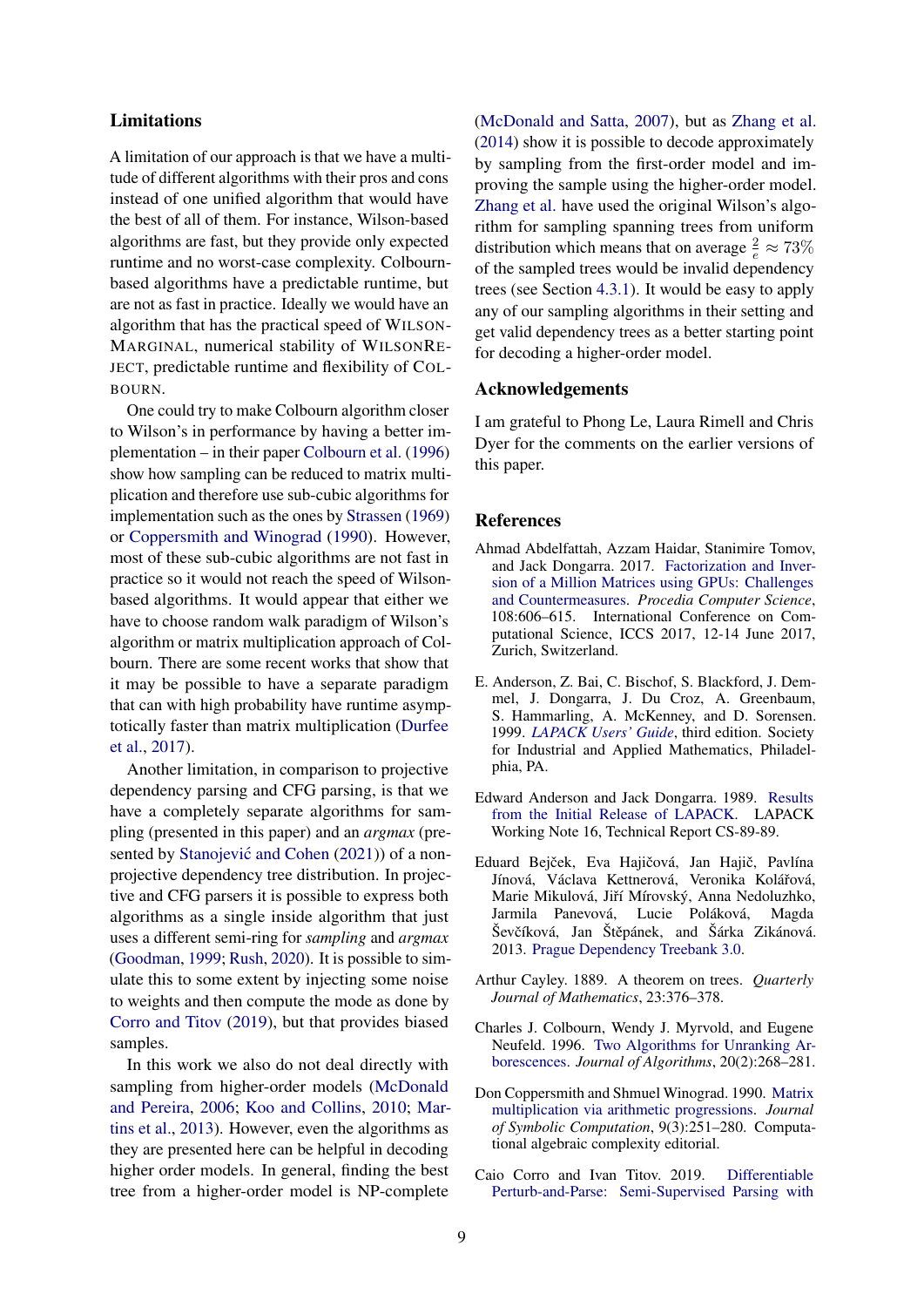[a Structured Variational Autoencoder.](https://openreview.net/forum?id=BJlgNh0qKQ) In *International Conference on Learning Representations*.

- <span id="page-9-7"></span>Jeremy J Du Croz and Nicholas J Higham. 1992. [Sta](http://www.netlib.org/lapack/lawnspdf/lawn27.pdf)[bility of methods for matrix inversion.](http://www.netlib.org/lapack/lawnspdf/lawn27.pdf) *IMA Journal of Numerical Analysis*, 12(1):1–19.
- <span id="page-9-13"></span>David Durfee, Rasmus Kyng, John Peebles, Anup B Rao, and Sushant Sachdeva. 2017. Sampling random spanning trees faster than matrix multiplication. In *Proceedings of the 49th Annual ACM SIGACT Symposium on Theory of Computing*, pages 730– 742.
- <span id="page-9-19"></span>Jason Eisner. 2016. [Inside-outside and forward](https://doi.org/10.18653/v1/W16-5901)[backward algorithms are just backprop \(tutorial pa](https://doi.org/10.18653/v1/W16-5901)[per\).](https://doi.org/10.18653/v1/W16-5901) In *Proceedings of the Workshop on Structured Prediction for NLP*, pages 1–17, Austin, TX. Association for Computational Linguistics.
- <span id="page-9-14"></span>Joshua Goodman. 1999. [Semiring Parsing.](https://aclanthology.org/J99-4004) *Computational Linguistics*, 25(4):573–606.
- <span id="page-9-12"></span>Emil Julius Gumbel. 1954. Statistical theory of extreme values and some practical applications: a series of lectures.
- <span id="page-9-8"></span>Nicholas J. Higham. 2002. *[Accuracy and Stabil](https://doi.org/10.1137/1.9780898718027.ch14)[ity of Numerical Algorithms](https://doi.org/10.1137/1.9780898718027.ch14)*, second edition, chapter 14. Society for Industrial and Applied Mathematics, Philadelphia, PA, USA.
- <span id="page-9-16"></span>Terry Koo and Michael Collins. 2010. [Efficient Third-](https://aclanthology.org/P10-1001)[Order Dependency Parsers.](https://aclanthology.org/P10-1001) In *Proceedings of the 48th Annual Meeting of the Association for Computational Linguistics*, pages 1–11, Uppsala, Sweden. Association for Computational Linguistics.
- <span id="page-9-4"></span>Terry Koo, Amir Globerson, Xavier Carreras, and Michael Collins. 2007. [Structured Prediction Mod](https://www.aclweb.org/anthology/D07-1015)[els via the Matrix-Tree Theorem.](https://www.aclweb.org/anthology/D07-1015) In *Proceedings of the 2007 Joint Conference on Empirical Methods in Natural Language Processing and Computational Natural Language Learning (EMNLP-CoNLL)*, pages 141–150, Prague, Czech Republic. Association for Computational Linguistics.
- <span id="page-9-11"></span>Wouter Kool, Herke Van Hoof, and Max Welling. 2019. [Stochastic beams and where to find them: The](https://proceedings.mlr.press/v97/kool19a.html) [Gumbel-top-k trick for sampling sequences with](https://proceedings.mlr.press/v97/kool19a.html)[out replacement.](https://proceedings.mlr.press/v97/kool19a.html) In *Proceedings of the 36th International Conference on Machine Learning*, volume 97 of *Proceedings of Machine Learning Research*, pages 3499–3508. PMLR.
- <span id="page-9-0"></span>Sandra Kübler, Ryan McDonald, and Joakim Nivre. 2009. [Dependency Parsing.](https://www.morganclaypool.com/doi/abs/10.2200/S00169ED1V01Y200901HLT002) *Synthesis lectures on human language technologies*, 1(1):1–127.
- <span id="page-9-6"></span>C. L. Lawson, R. J. Hanson, D. R. Kincaid, and F. T. Krogh. 1979. [Basic Linear Algebra Subpro](https://doi.org/10.1145/355841.355847)[grams for Fortran Usage.](https://doi.org/10.1145/355841.355847) *ACM Trans. Math. Softw.*, 5(3):308–323.
- <span id="page-9-5"></span>David Mareček and Zdeněk Žabokrtský. 2011. [Gibbs](https://aclanthology.org/W11-3901) [Sampling with Treeness Constraint in Unsupervised](https://aclanthology.org/W11-3901) [Dependency Parsing.](https://aclanthology.org/W11-3901) In *Proceedings of Workshop on Robust Unsupervised and Semisupervised Methods in Natural Language Processing*, pages 1–8, Hissar, Bulgaria. Association for Computational Linguistics.
- <span id="page-9-17"></span>André Martins, Miguel Almeida, and Noah A. Smith. 2013. [Turning on the Turbo: Fast Third-Order Non-](https://aclanthology.org/P13-2109)[Projective Turbo Parsers.](https://aclanthology.org/P13-2109) In *Proceedings of the 51st Annual Meeting of the Association for Computational Linguistics (Volume 2: Short Papers)*, pages 617–622, Sofia, Bulgaria. Association for Computational Linguistics.
- <span id="page-9-15"></span>Ryan McDonald and Fernando Pereira. 2006. [Online](https://aclanthology.org/E06-1011) [Learning of Approximate Dependency Parsing Al](https://aclanthology.org/E06-1011)[gorithms.](https://aclanthology.org/E06-1011) In *11th Conference of the European Chapter of the Association for Computational Linguistics*, pages 81–88, Trento, Italy. Association for Computational Linguistics.
- <span id="page-9-2"></span>Ryan McDonald, Fernando Pereira, Kiril Ribarov, and Jan Hajič. 2005. [Non-Projective Dependency Pars](https://aclanthology.org/H05-1066)[ing using Spanning Tree Algorithms.](https://aclanthology.org/H05-1066) In *Proceedings of Human Language Technology Conference and Conference on Empirical Methods in Natural Language Processing*, pages 523–530, Vancouver, British Columbia, Canada. Association for Computational Linguistics.
- <span id="page-9-18"></span>Ryan McDonald and Giorgio Satta. 2007. [On the](https://aclanthology.org/W07-2216) [Complexity of Non-Projective Data-Driven Depen](https://aclanthology.org/W07-2216)[dency Parsing.](https://aclanthology.org/W07-2216) In *Proceedings of the Tenth International Conference on Parsing Technologies*, pages 121–132, Prague, Czech Republic. Association for Computational Linguistics.
- <span id="page-9-9"></span>Kevin P. Murphy. 2012. *[Machine Learning: A Proba](https://mitpress.mit.edu/books/machine-learning-1)[bilistic Perspective](https://mitpress.mit.edu/books/machine-learning-1)*. Adaptive Computation and Machine Learning Series. The MIT Press.
- <span id="page-9-3"></span>Joakim Nivre, Marie-Catherine de Marneffe, Filip Ginter, Jan Hajič, Christopher D. Manning, Sampo Pyysalo, Sebastian Schuster, Francis Tyers, and Daniel Zeman. 2020. [Universal Dependencies v2:](https://aclanthology.org/2020.lrec-1.497) [An evergrowing multilingual treebank collection.](https://aclanthology.org/2020.lrec-1.497) In *Proceedings of the 12th Language Resources and Evaluation Conference*, pages 4034–4043, Marseille, France. European Language Resources Association.
- <span id="page-9-1"></span>Timothy Osborne. 2019. *[A Dependency Grammar of](https://www.jbe-platform.com/content/books/9789027262288) [English: An introduction and beyond](https://www.jbe-platform.com/content/books/9789027262288)*. John Benjamins.
- <span id="page-9-10"></span>Peng Qi, Yuhao Zhang, Yuhui Zhang, Jason Bolton, and Christopher D. Manning. 2020. [Stanza: A](https://nlp.stanford.edu/pubs/qi2020stanza.pdf) [Python natural language processing toolkit for many](https://nlp.stanford.edu/pubs/qi2020stanza.pdf) [human languages.](https://nlp.stanford.edu/pubs/qi2020stanza.pdf) In *Proceedings of the 58th Annual Meeting of the Association for Computational Linguistics: System Demonstrations*.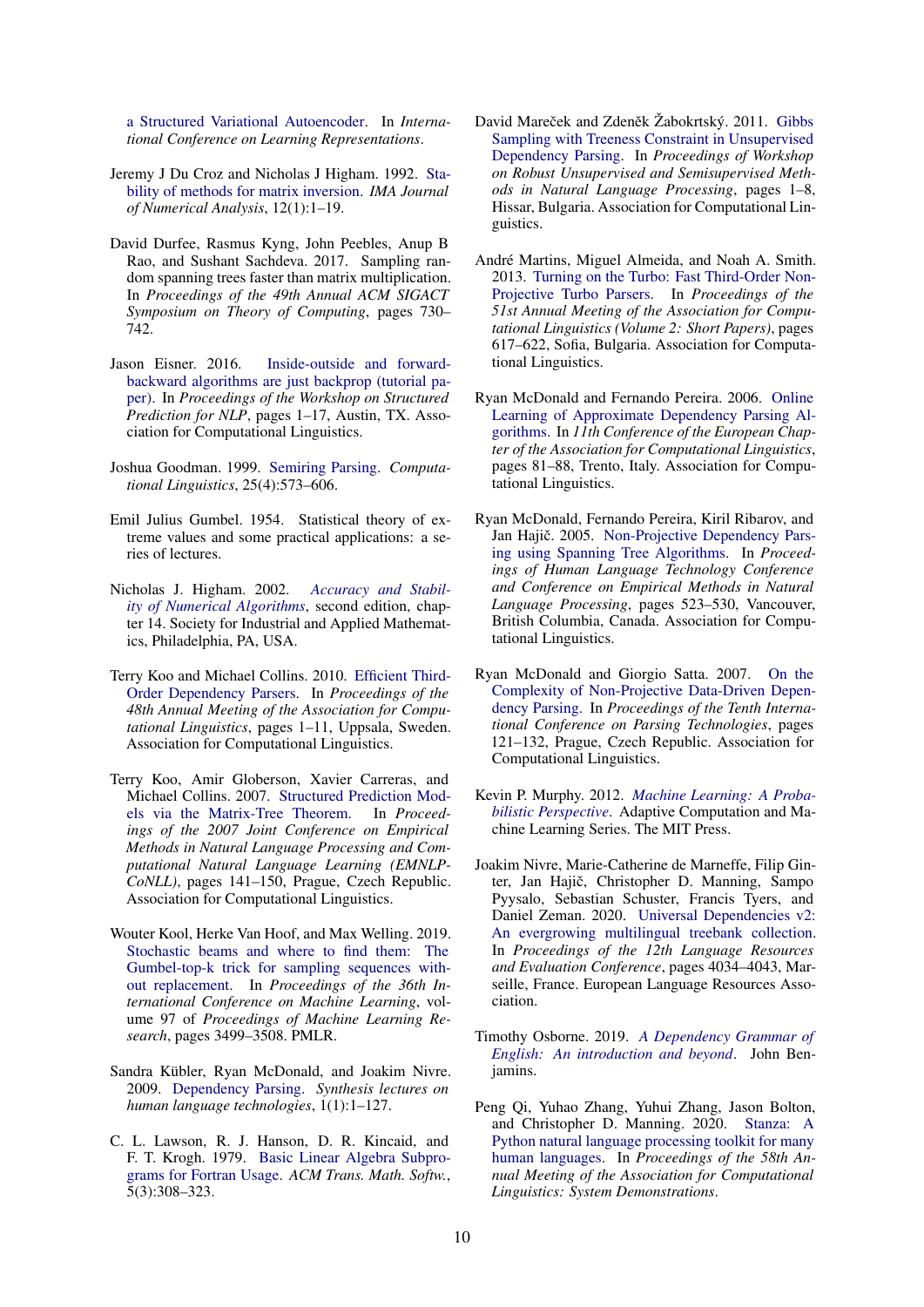- <span id="page-10-12"></span>Alexander Rush. 2020. [Torch-Struct: Deep Structured](https://doi.org/10.18653/v1/2020.acl-demos.38) [Prediction Library.](https://doi.org/10.18653/v1/2020.acl-demos.38) In *Proceedings of the 58th Annual Meeting of the Association for Computational Linguistics: System Demonstrations*, pages 335– 342, Online. Association for Computational Linguistics.
- <span id="page-10-10"></span>Laurent Sartran, Samuel Barrett, Adhiguna Kuncoro, Miloš Stanojević, Phil Blunsom, and Chris Dyer. 2022. [Transformer Grammars: Augmenting Trans](http://arxiv.org/abs/2203.00633)[former Language Models with Syntactic Inductive](http://arxiv.org/abs/2203.00633) [Biases at Scale.](http://arxiv.org/abs/2203.00633)
- <span id="page-10-7"></span>Jack Sherman and Winifred J. Morrison. 1950. [Ad](http://www.jstor.org/stable/2236561)[justment of an Inverse Matrix Corresponding to a](http://www.jstor.org/stable/2236561) [Change in One Element of a Given Matrix.](http://www.jstor.org/stable/2236561) *The Annals of Mathematical Statistics*, 21(1):124–127.
- <span id="page-10-8"></span>Kensen Shi, David Bieber, and Charles Sutton. 2020. [Incremental sampling without replacement for se](https://proceedings.mlr.press/v119/shi20a.html)[quence models.](https://proceedings.mlr.press/v119/shi20a.html) In *International Conference on Machine Learning*, pages 8785–8795. PMLR.
- <span id="page-10-14"></span>David A. Smith and Noah A. Smith. 2007. [Proba](https://aclanthology.org/D07-1014)[bilistic Models of Nonprojective Dependency Trees.](https://aclanthology.org/D07-1014) In *Proceedings of the 2007 Joint Conference on Empirical Methods in Natural Language Processing and Computational Natural Language Learning (EMNLP-CoNLL)*, pages 132–140, Prague, Czech Republic. Association for Computational Linguistics.
- <span id="page-10-4"></span>Miloš Stanojević and Shay B. Cohen. 2021. [A Root](https://aclanthology.org/2021.emnlp-main.823) [of a Problem: Optimizing Single-Root Dependency](https://aclanthology.org/2021.emnlp-main.823) [Parsing.](https://aclanthology.org/2021.emnlp-main.823) In *Proceedings of the 2021 Conference on Empirical Methods in Natural Language Processing*, pages 10540–10557, Online and Punta Cana, Dominican Republic. Association for Computational Linguistics.
- <span id="page-10-11"></span>Volker Strassen. 1969. Gaussian elimination is not optimal. *Numerische Mathematik*, 13(4):354–356.
- <span id="page-10-1"></span>R. E. Tarjan. 1977. [Finding optimum branchings.](https://doi.org/https://doi.org/10.1002/net.3230070103) *Networks*, 7(1):25–35.
- <span id="page-10-13"></span>W. T. Tutte. 1984. *Graph Theory*, volume 21 of *Encyclopedia of Mathematics and Its Applications*. Addison-Wesley, Menlo Park, CA.
- <span id="page-10-2"></span>UD. 2022. Root relation in universal dependencies. [https://universaldependencies.](https://universaldependencies.org/u/dep/root.html) [org/u/dep/root.html](https://universaldependencies.org/u/dep/root.html). Accessed: 2022-05- 24.
- <span id="page-10-9"></span>Tim Vieira. 2014. [Gumbel-max trick](https://timvieira.github.io/blog/post/2014/08/01/gumbel-max-trick-and-weighted-reservoir-sampling) [and weighted reservoir sampling, 2014.](https://timvieira.github.io/blog/post/2014/08/01/gumbel-max-trick-and-weighted-reservoir-sampling) Blog post accessed on 13 Jan 2022. https://timvieira.github.io/blog/post/2014/08/01/ gumbel-max-trick-and-weighted-reservoirsampling.
- <span id="page-10-15"></span>Martin J. Wainwright and Michael I. Jordan. 2008. [Graphical Models, Exponential Families, and Vari](https://doi.org/10.1561/2200000001)[ational Inference.](https://doi.org/10.1561/2200000001) *Foundations and Trends® in Machine Learning*, 1(1–2):1–305.
- <span id="page-10-6"></span>David Bruce Wilson. 1996. [Generating Random Span](https://doi.org/10.1145/237814.237880)[ning Trees More Quickly than the Cover Time.](https://doi.org/10.1145/237814.237880) In *Proceedings of the Twenty-Eighth Annual ACM Symposium on Theory of Computing*, STOC '96, page 296–303, New York, NY, USA. Association for Computing Machinery.
- <span id="page-10-5"></span>Yuan Zhang, Tao Lei, Regina Barzilay, and Tommi Jaakkola. 2014. [Greed is Good if Randomized:](https://doi.org/10.3115/v1/D14-1109) [New Inference for Dependency Parsing.](https://doi.org/10.3115/v1/D14-1109) In *Proceedings of the 2014 Conference on Empirical Methods in Natural Language Processing (EMNLP)*, pages 1013–1024, Doha, Qatar. Association for Computational Linguistics.
- <span id="page-10-3"></span>Ran Zmigrod, Tim Vieira, and Ryan Cotterell. 2020. [Please Mind the Root: Decoding Arborescences for](https://doi.org/10.18653/v1/2020.emnlp-main.390) [Dependency Parsing.](https://doi.org/10.18653/v1/2020.emnlp-main.390) In *Proceedings of the 2020 Conference on Empirical Methods in Natural Language Processing (EMNLP)*, pages 4809–4819, Online. Association for Computational Linguistics.
- <span id="page-10-16"></span>Ran Zmigrod, Tim Vieira, and Ryan Cotterell. 2021a. [Efficient Computation of Expectations under Span](https://direct.mit.edu/tacl/article/doi/10.1162/tacl_a_00391/102843/Efficient-Computation-of-Expectations-under)[ning Tree Distributions.](https://direct.mit.edu/tacl/article/doi/10.1162/tacl_a_00391/102843/Efficient-Computation-of-Expectations-under) 9:675–690.
- <span id="page-10-0"></span>Ran Zmigrod, Tim Vieira, and Ryan Cotterell. 2021b. [Efficient Sampling of Dependency Structures.](https://aclanthology.org/2021.emnlp-main.824) In *Proceedings of the 2021 Conference on Empirical Methods in Natural Language Processing*, pages 10558–10569, Online and Punta Cana, Dominican Republic. Association for Computational Linguistics.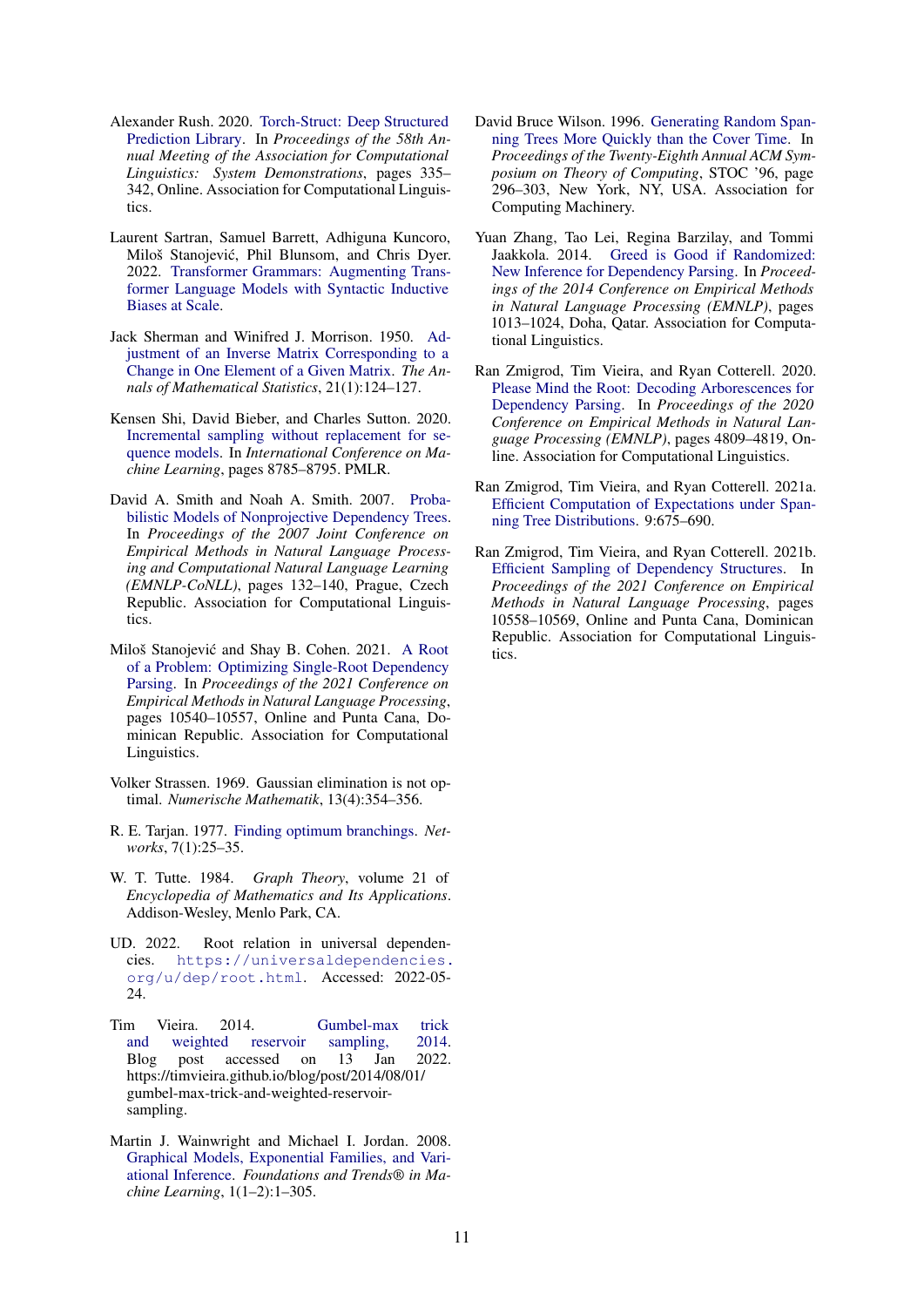#### <span id="page-11-0"></span>A Matrix-Tree Theorem

Matrix-Tree Theorem (MTT) is an important theorem for graph theory that establishes the connection between spanning trees of a graph and its Laplacian matrix. It allows for an efficient computations of the number of spanning trees present in a graph. It was originally devised for counting undirected spanning trees, but it was later extended to weighted directed spanning trees by [Tutte](#page-10-13) [\(1984\)](#page-10-13). In 2007 three different papers simultaneously presented application of MTT to dependency parsing [\(McDonald and Satta,](#page-9-18) [2007;](#page-9-18) [Smith and Smith,](#page-10-14) [2007;](#page-10-14) [Koo et al.,](#page-9-4) [2007\)](#page-9-4). Out of these [Koo et al.](#page-9-4) [\(2007\)](#page-9-4) is of particular interest because it extends MTT to have a single-root constraint that all valid dependency trees should have.

As usual, we can represent any weighted directed graph using a weighted adjacency matrix W of shape  $(n + 1, n + 1)$  where  $W[i, j]$  defines the weight of an edge  $i \rightarrow j$ . All weights must be positive real numbers. Node 0 is reserved for the artificial ROOT token while all other nodes are regular words that appear in the sentence. Self-loops are not allowed so all diagonal entries have weight 0. There cannot be any edges entering ROOT so all entries in the 0th column are also 0.

*Degree* matrix D is a diagonal matrix that on the ith element of the diagonal contains the weighted in-degree of the ith node. The in-degree is simply the sum of weights of all the edges that enter ith node.

*Laplacian* matrix L is defined by equation:

$$
L = D - W
$$

Matrix-Tree Theorem in the form presented by [Tutte](#page-10-13) [\(1984\)](#page-10-13) states that any co-factor of a graph's Laplacian matrix will be the partition function over the distribution of all spanning trees in the graph. For instance, computing the partition function can be done in the following way:

$$
Z = |L[1:,1:]|
$$

Here we have used Python notation for slicing for convenience. Determinant of this sub-matrix of a Laplacian gives us a partition function. Sometimes in the literature this sub-matrix of a Laplacian is referred to as the Laplacian. The only non-trivial computation here is computation of a determinant that can be done as fast as matrix-multiplication but

in most practical cases is implemented in  $\mathcal{O}(n^3)$ . For convenience let us name the function that computes this sub-matrix  $\ddot{L}$  i.e.:

$$
\hat{L}(W) = (\text{degree}(W) - W)[1:, 1:] \qquad (2)
$$

[Koo et al.](#page-9-4) [\(2007\)](#page-9-4) make an adjustment to this sub-matrix in order to incorporate the single-root constraint. To do that it is necessary to separately treat the edges that come out of the ROOT node. These edges' weights are located in  $W[0, 1:]$ . The modification by [Koo et al.](#page-9-4) is (1) to not use ROOT edges in the construction of the degree matrix, and (2) to replace first row of the Laplacian sub-matrix with those edges. Algorithm [5](#page-11-1) shows a JAX NumPy implementation of the modified  $L$ .

<span id="page-11-1"></span>Algorithm 5 Computation of Laplacian sub-matrix  $L(W)$  for single-rooted dependency trees.

 $def L_hat(W):$  $Wp = W[1:, 1:]$  $I = jnp.\text{eye}(Wp.\text{shape}[0])$  $D = jnp.sum(Wp, axis=0) * I$  $L = D - Wp$ <sup>6</sup> return L.at[0].set(Wp[0])

Note that each line takes  $\mathcal{O}(n^2)$  to compute.

Another useful statistic is computation of marginals that can be done by extending MTT further. For finding marginals it often comes handy to use the identity which states that the gradient of a log-partition is equivalent to marginals [\(Wain](#page-10-15)[wright and Jordan,](#page-10-15) [2008;](#page-10-15) [Eisner,](#page-9-19) [2016\)](#page-9-19):

$$
M(W) = \frac{\partial \log |\hat{L}(W)|}{\partial W}
$$

The simplest way to implement this is by using automatic differentiation tools [\(Zmigrod et al.,](#page-10-16) [2021a\)](#page-10-16), but it can also be done by an explicit computation of a derivative of a determinant which involves inverting Laplacian sub-matrix as presented by [Koo et al.](#page-9-4) [\(2007\)](#page-9-4). For the motivation of that derivation see the original paper. In Algorithm [6](#page-12-1) we present only the few lines of JAX NumPy code that are needed for implementing this computation. The code could be written in a single function but it will become clear in Appendix [B](#page-12-0) why it is beneficial to have it as two separate functions.

Each line takes  $\mathcal{O}(n^2)$  to execute except for the line that computes matrix inversion which takes  $\mathcal{O}(n^3)$ .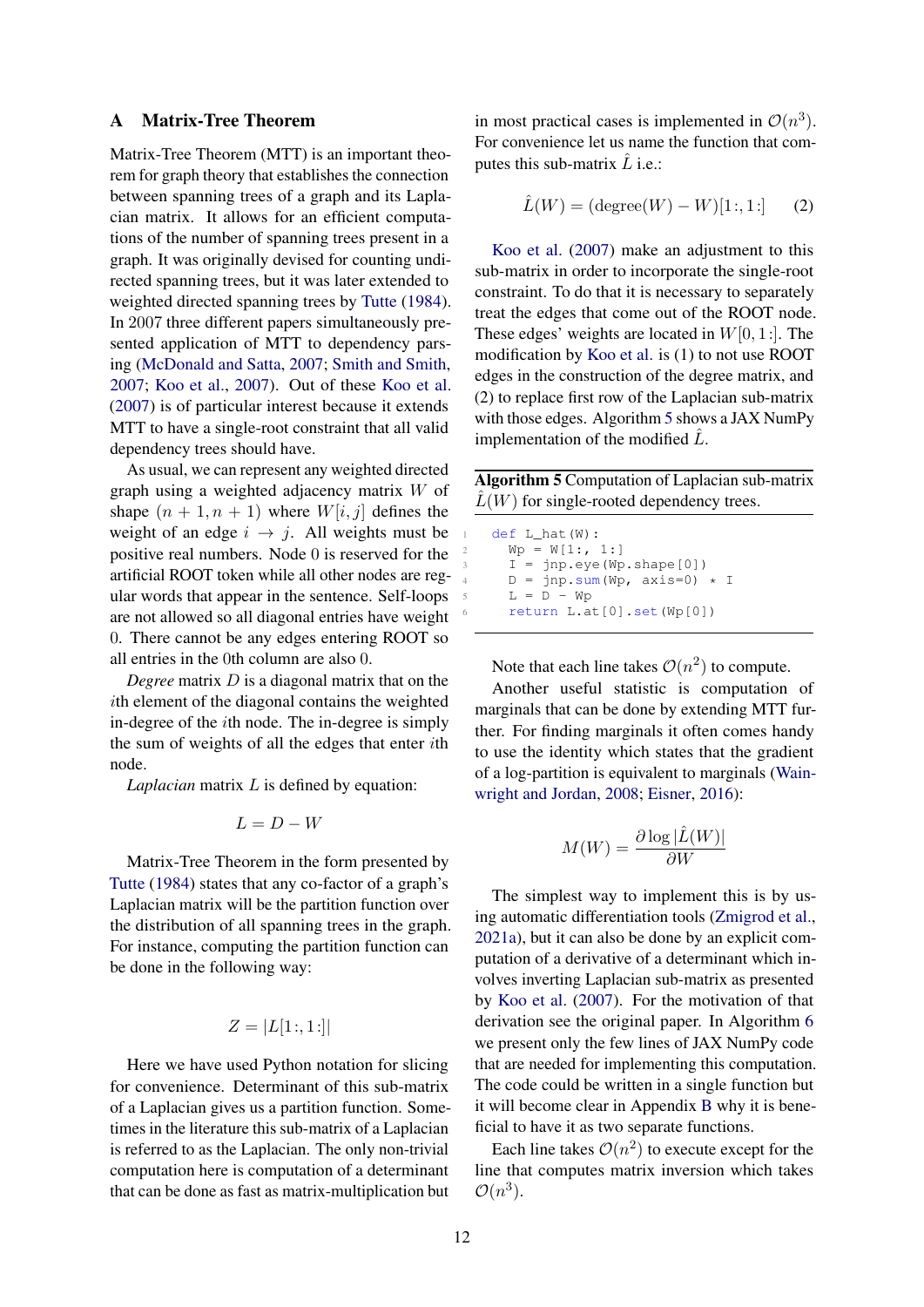<span id="page-12-1"></span>Algorithm 6 Computation of marginals for singlerooted dependency trees.

```
1 def marginals(W):
2 \quad L = L_hat(W)B = \text{inp.linalq.inv(L)}.T4 return _for_a_given_B(W, B)
5
6 def _for_a_given_B(W, B):
    M = \text{inv}.\text{zeros} (W.shape)
8 X = jnp.diag(B)9 .at[0].set(0)10 . reshape(1, -1)
11 Y = B.at[0].set(0)
12 M = M.at[1:, 1:].set(13 W[1; 1:] \times (X - Y)<br>14 ) at [0, 1:] set (
        ).at[0, 1:].set(
15 W[0, 1:] * jnp.diag(B)
16 )
17 return M
```
#### <span id="page-12-0"></span>B Colbourn Algorithm

This section continues on the discussion from Section [3.2](#page-2-4) and Appendix [A.](#page-11-0) We repeat the abstract description of the algorithm in Algorithm [7.](#page-12-2) The Colbourn algorithm samples the edges of a dependency/spanning tree one by one ordered by their end points. So if we have have  $n$  words it will first find an edge entering word  $w_1$ , then edge entering word  $w_2$  etc. In the initial state of the algorithm, line [2,](#page-12-2) the algorithm computes the total probability that is concentrated for each edge that could be chosen for the first word. This is done by simply computing the marginals for the whole graph as in Algorithm [6.](#page-12-1) Given the marginals it is easy to sample the first edge in line [4.](#page-12-2) After that edge is sampled and stored we need to adjust the marginals so that they condition on the selected edge. A naïve way of doing that would be to edit the weight matrix  $W$  so that all other edges entering the word have weight 0 and then rerun Algorithm [6](#page-12-1) to find the new marginals. If we repeat this process  $n$ times we will select one entering edge for each word and form a full dependency tree.

<span id="page-12-2"></span>

|                                |                                           | Algorithm 7 COLBOURN's sampling algorithm.                  |  |  |
|--------------------------------|-------------------------------------------|-------------------------------------------------------------|--|--|
| 1: $t \leftarrow \emptyset$    | $\triangleright$ Sampled tree edges where |                                                             |  |  |
|                                |                                           | $\triangleright t[i] = j$ stands for edge $j \rightarrow i$ |  |  |
| 2: $M \leftarrow$ marginals(W) |                                           |                                                             |  |  |
| 3: for $i \in [1 \dots n]$ do  |                                           | $\triangleright$ Loop over words                            |  |  |
| 4:                             |                                           | Sample node v with weight $M(v \rightarrow u)$              |  |  |
| $t[i] \leftarrow v$<br>5:      |                                           |                                                             |  |  |
| 6:                             | $M \leftarrow$ constrain $(M, v, i)$      |                                                             |  |  |
| 7: return $t$                  |                                           |                                                             |  |  |

A problem with the naïve implementation is that its complexity would be  $\mathcal{O}(n^4)$ . The main bottleneck is matrix inversion that needs to be done in the computation of marginals after each new edge is added. [Colbourn et al.](#page-8-2) noticed that it is possible reuse the previously computed matrix-inversion of matrix  $W$  to compute the matrix-inversion of the new matrix  $W'$  which differs from  $W$  by only one column. The method for doing that is Sherman-Morrison formula [\(Sherman and Morrison,](#page-10-7) [1950\)](#page-10-7) that makes the computation of marginals alone  $\mathcal{O}(n^2)$  and the complexity of the whole Colbourn algorithm down to  $\mathcal{O}(n^3)$ . Here we present the version that updates  $B$  which is not only matrixinversion but also a transposed matrix adapted from [Zmigrod et al.](#page-10-0) [\(2021b\)](#page-10-0). In the ith iteration of the loop the algorithm will sample edge  $j \rightarrow i$  as the entering edge for the word  $w_i$ . We can update the matrices with the following equations:

$$
W'[a, b] = \begin{cases} 0, & \text{if } a \neq j \land b = i \\ W[a, b], & \text{otherwise} \end{cases} \tag{3}
$$

<span id="page-12-4"></span><span id="page-12-3"></span>
$$
u = \hat{L}(W')[:, i] - \hat{L}(W)[:, i]
$$
 (4)

<span id="page-12-5"></span>
$$
B' = \frac{B[:, j](u^T B)}{1 + u^T B[:, j]}
$$
 (5)

Eq [3](#page-12-3) will compute the new weight matrix  $W'$ by changing only one column of matrix  $W$ . Eq [4](#page-12-4) computes the difference of that column between the Laplacians of old and new weight matrix. Eq [5](#page-12-5) applies Sherman-Morrison formula to find the updated B matrix.

The main idea of our SWOR sampling algorithms is to use Colbourn's sampling algorithm as a basis for treating distributions over dependency trees as an sequential auto-regressive model and then apply existing sampling algorithms for sequential models to dependency trees. This reformulation is presented in Algorithm [8.](#page-13-1) This is the same Colbourn algorithm but expressed as a state machine. The state contains the current position, current weight matrix, current Laplacian sub-matrix, and its inverse-transpose. Computation of the initial state takes  $\mathcal{O}(n^3)$  due to the matrix inversion. Finding probabilities for transitioning to a next state is  $\mathcal{O}(n^2)$  because we already have matrix-inverse as a part of the state. Transitioning to the next state also takes  $\mathcal{O}(n^2)$  because we apply Sherman-Morrison formula to update the inversetranspose for the selected edge  $i$ .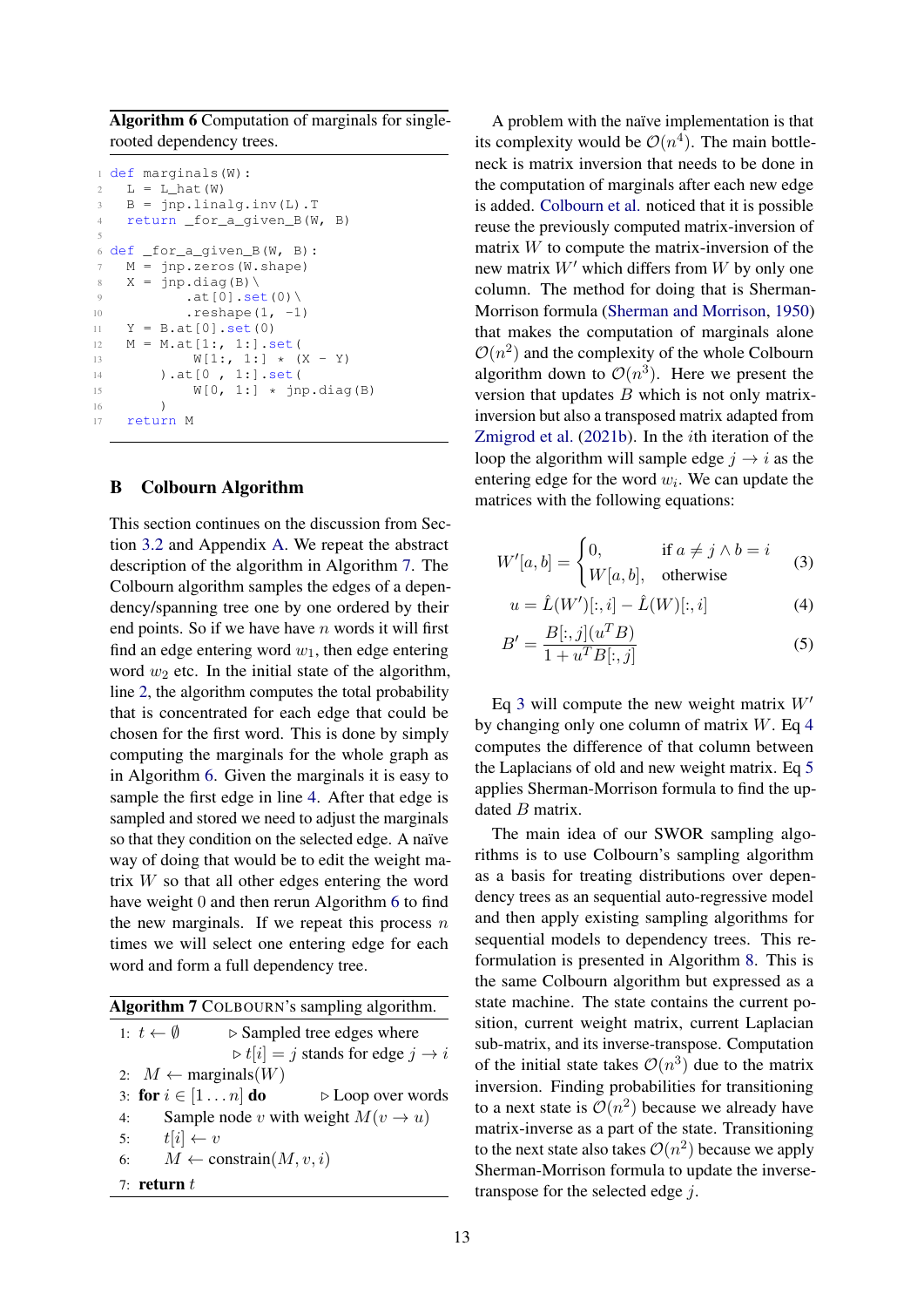<span id="page-13-1"></span>Algorithm 8 Dependency tree model as a sequence generation model.

```
1 def initial_state(W):
2 \quad i = 13 L = L hat (W)\theta = \text{inp.linalq.inv(L)}.T5 return i, W, L, B
6
7 def transition_probs(state)
8 i, W, L, B = state
9 return _for_a_given_B(W, B)[:,i]
10
11 def transit_state(state, j):
12 Wp(3)(5)
13 return i+1, Wp, L_hat(Wp), Bp
```
# <span id="page-13-0"></span>C Additional SWOR Results

In the main text we have shown the results against the only previous SWOR sampler for dependency trees by [Zmigrod et al.](#page-10-0) [\(2021b\)](#page-10-0) for sentences with 14 words. However, we could not run their algorithm for longer sentences so here we show only the results of our SWOR algorithms for different sentence length. In Figure [5](#page-14-0) are results of running the NumPy implementation of Trie-SWOR and SBS-SWOR and SBS-SWOR consistently outperforms Trie-SWOR due to the lower constant factors.

The real benefit of SBS-SWOR comes with parallel hardware. To show that we needed to reimplement the algorithm in some other toolkit that supports GPU execution. We used JAX as it has interface similar to NumPy. It is difficult to implement Trie-SWOR with JAX because JAX needs to know all shapes ahead of time, which is not possible to do with the dynamically growing data structure such as trie. We have implemented only SBS-SWOR and applied just-in-time compilation to it. The algorithm becomes substantially faster even on CPU, most likely because the compilation removes the Python overhead. Even such an optimized CPU version is much faster if executed on GPU as visible from Figure [6.](#page-14-1)